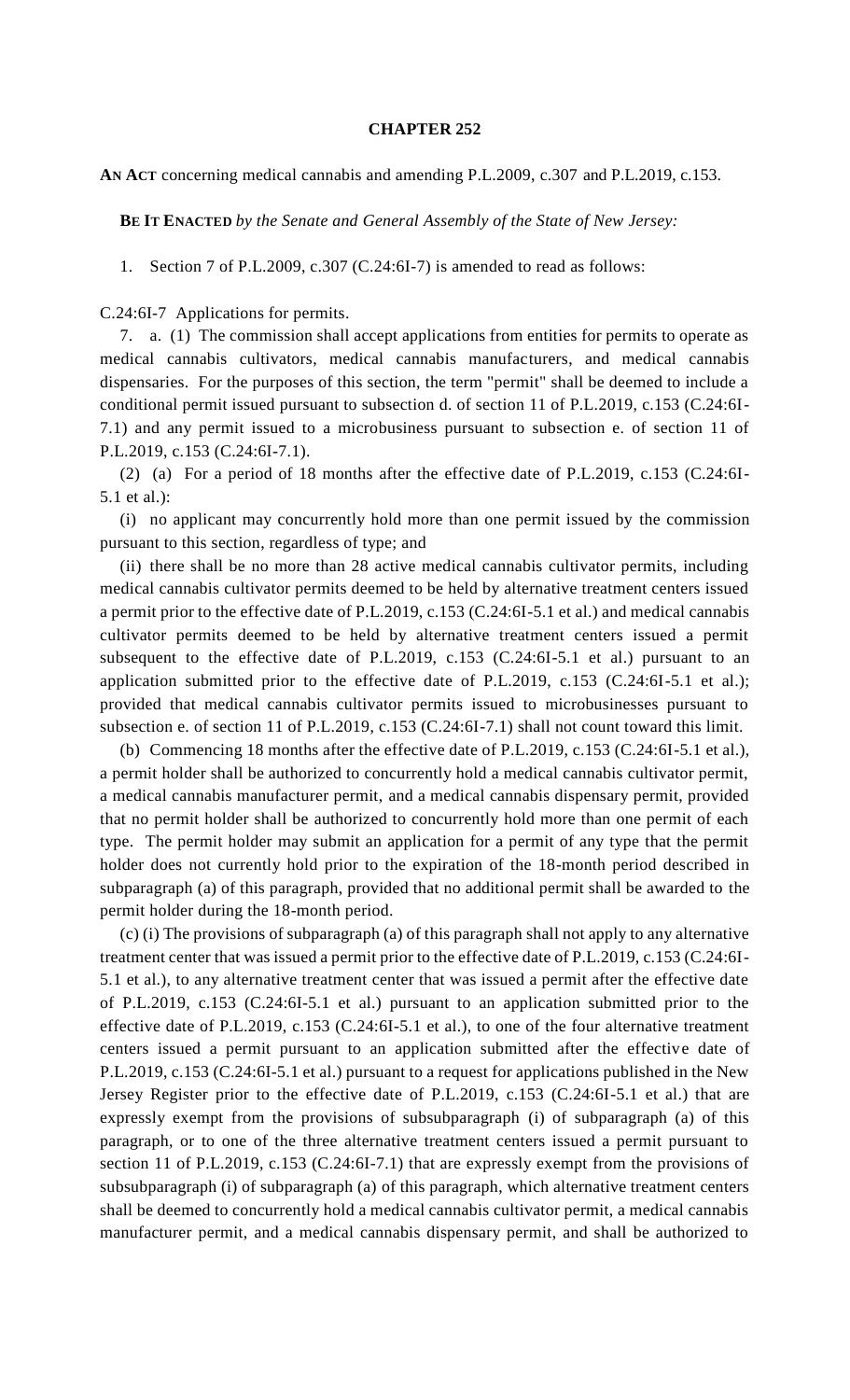engage in any conduct authorized pursuant to those permits in relation to the cultivation, manufacturing, and dispensing of medical cannabis.

(ii) In addition, each of the alternative treatment centers described in subsubparagraph (i) of this subparagraph, to which the provisions of subparagraph (a) of this paragraph shall not apply, shall, upon the adoption of the initial rules and regulations by the commission pursuant to subparagraph (a) of paragraph (1) of subsection d. of section 6 of P.L.2021, c.16 (C.24:6I-34), be deemed to either concurrently hold a Class 1 Cannabis Cultivator license, a Class 2 Cannabis Manufacturer License, a Class 5 Cannabis Retailer license, plus an additional Class 5 Cannabis Retailer license for each satellite dispensary authorized and established by the alternative treatment center pursuant to subparagraph (d) of this paragraph, and a Class 6 Cannabis Delivery license, or hold a Class 3 Cannabis Wholesaler license, and may also be deemed to hold a Class 4 Cannabis Distributor license. Any alternative treatment center deemed to hold one or more licenses as described in this subsubparagraph may begin to operate as any authorized class of cannabis establishment, or establishment and delivery service, or as a cannabis wholesaler and distributor, upon receipt of written approval from the municipality in which the proposed establishment or delivery service, or distributor is to be located and obtaining an initial license or licenses, as applicable, issued by the commission pursuant to paragraph (3) of subsection a. of section 33 of P.L.2021, c.16 (C.24:6I-46).

(d) (i) No entity may be issued or concurrently hold more than one medical cannabis cultivator permit, one medical cannabis manufacturer permit, or one medical cannabis dispensary permit at one time, and no medical cannabis dispensary shall be authorized to establish a satellite location on or after the effective date of P.L.2019, c.153 (C.24:6I-5.1 et al.), except that an alternative treatment center that was issued a permit prior to the effective date of P.L.2019, c.153 (C.24:6I-5.1 et al.) or that was issued a permit after the effective date of P.L.2019, c.153 (C.24:6I-5.1 et al.) pursuant to an application submitted prior to the effective date of P.L.2019, c.153 (C.24:6I-5.1 et al.) shall be authorized to maintain up to two satellite dispensaries, including any satellite dispensary that was approved pursuant to an application submitted prior to or within 18 months after the effective date of P.L.2019, c.153 (C.24:6I-5.1 et al.). The three alternative treatment centers issued permits pursuant to section 11 of P.L.2019, c.153 (C.24:6I-7.1) that are expressly exempt from the provisions of subsubparagraph (i) of subparagraph (a) of this paragraph shall be authorized to establish and maintain up to one satellite dispensary location, provided that the satellite dispensary was approved pursuant to an application submitted within 18 months after the effective date of P.L.2019, c.153 (C.24:6I-5.1 et al.).

(ii) Notwithstanding the provisions of subsubparagraph (i) of this subparagraph, an investor, investor group, or fund that provides significant financial or technical assistance or the significant use of intellectual property, or a combination thereof, to an applicant for a medical cannabis dispensary permit, which applicant has been certified as a minority business pursuant to P.L.1986, c.195 (C.52:27H-21.18 et seq.), a women's business pursuant to P.L.1986, c.195 (C.52:27H-21.18 et seq.), or is a disabled-veterans' business, as defined in section 2 of P.L.2015, c.116 (C.52:32-31.2), may own up to a 35 percent interest in up to seven entities that have been issued a medical cannabis dispensary permit, provided that each such medical cannabis dispensary is a certified minority or women's business or a disabledveterans' business, and the terms of the agreement to provide significant financial or technical assistance or the significant use of intellectual property, or a combination thereof, whether provided in the form of equity, a loan, or otherwise, including interest rates, returns, and fees, are commercially reasonable based on the terms generally provided to comparable businesses. The terms of the agreement for the provision of significant financial or technical assistance or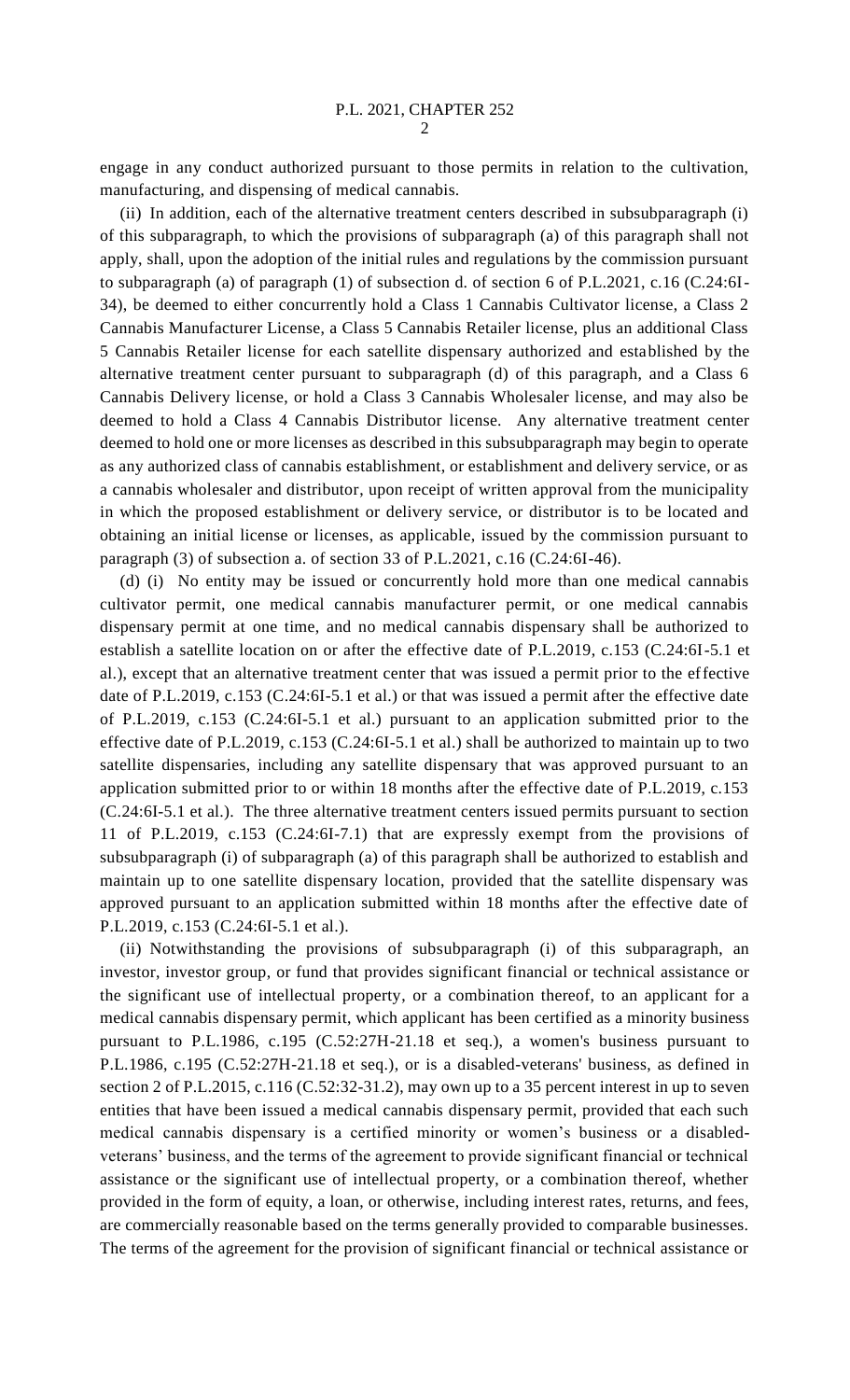the significant use of intellectual property, or a combination thereof, may include performance, quality, and other requirements as a condition of providing the financial or technical assistance or use of intellectual property. An applicant for a medical cannabis dispensary permit that has or will receive significant financial or technical assistance or the significant use of intellectual property under this subsubparagraph shall include with the permit application materials submitted to the commission a copy of the agreement to provide significant financial or technical assistance or significant use of intellectual property, or a combination thereof, which agreement shall be subject to review by the commission as provided in subsection f. of section 11 of P.L.2019, c.153 (C.24:6I-7.1).

An applicant for a medical cannabis dispensary permit that receives significant financial or technical assistance or the significant use of intellectual property under this subsubparagraph shall pay back to the investor, investor group, or fund the full value of the financial or technical assistance or intellectual property provided under the agreement, plus any applicable interest and fees, in a period not less than five years after the date of the agreement if the full value of the assistance or property is less than \$100,000, in a period not less than seven years after the date of the agreement if the full value of the assistance or property is between \$100,001 and \$250,000, in a period not less than 10 years after the date of agreement if the full value of the assistance or property is between \$250,001 and \$500,000, and, subject to any terms and conditions imposed by a lender, in a period not less than 10 years after the date of the agreement if the full value of the assistance or property is greater than \$500,000. An investor, investor group, or fund that has acquired an ownership interest in one or more entities that have been issued a medical cannabis dispensary permit as authorized under this subsubparagraph may maintain the ownership interest after the date the full value of the financial or technical assistance or use of intellectual property provided under the agreement, plus interest and fees, has been repaid by the applicant that received the assistance or use of intellectual property.

In no case may the controlling interest in the entity that holds a medical cannabis dispensary permit in which an investor, investor group, or fund owns an interest as authorized under this subsubparagraph revert to the investor, investor group, or fund in the event of a default or failure by the certified minority or women's business or disabled-veterans' business, as applicable, and any such controlling interest may only be transferred to a certified minority or women's business or a disabled-veterans' business.

An entity issued a medical cannabis cultivator, medical cannabis manufacturer, or medical cannabis dispensary permit, or an individual associated with the ownership or management of the entity, may participate in an investor group or a fund that meets the requirements of this subsubparagraph.

(e) No entity issued a medical cannabis cultivator, medical cannabis manufacturer, or medical cannabis dispensary permit may concurrently hold a clinical registrant permit issued pursuant to section 13 of P.L.2019, c.153 (C.24:6I-7.3), and no entity issued a clinical registrant permit pursuant to section 13 of P.L.2019, c.153 (C.24:6I-7.3) may concurrently hold a medical cannabis cultivator permit, a medical cannabis manufacturer permit, or a medical cannabis dispensary permit.

(f) Any medical cannabis dispensary permit holder may be approved by the commission to operate a cannabis consumption area, provided that the permit holder otherwise meets the requirements of section 28 of P.L.2019, c.153 (C.24:6I-21).

(g) An alternative treatment center that was issued a permit prior to the effective date of P.L.2019, c.153 (C.24:6I-5.1 et al.), that was issued a permit after the effective date of P.L.2019, c.153 (C.24:6I-5.1 et al.) pursuant to an application submitted pursuant to a request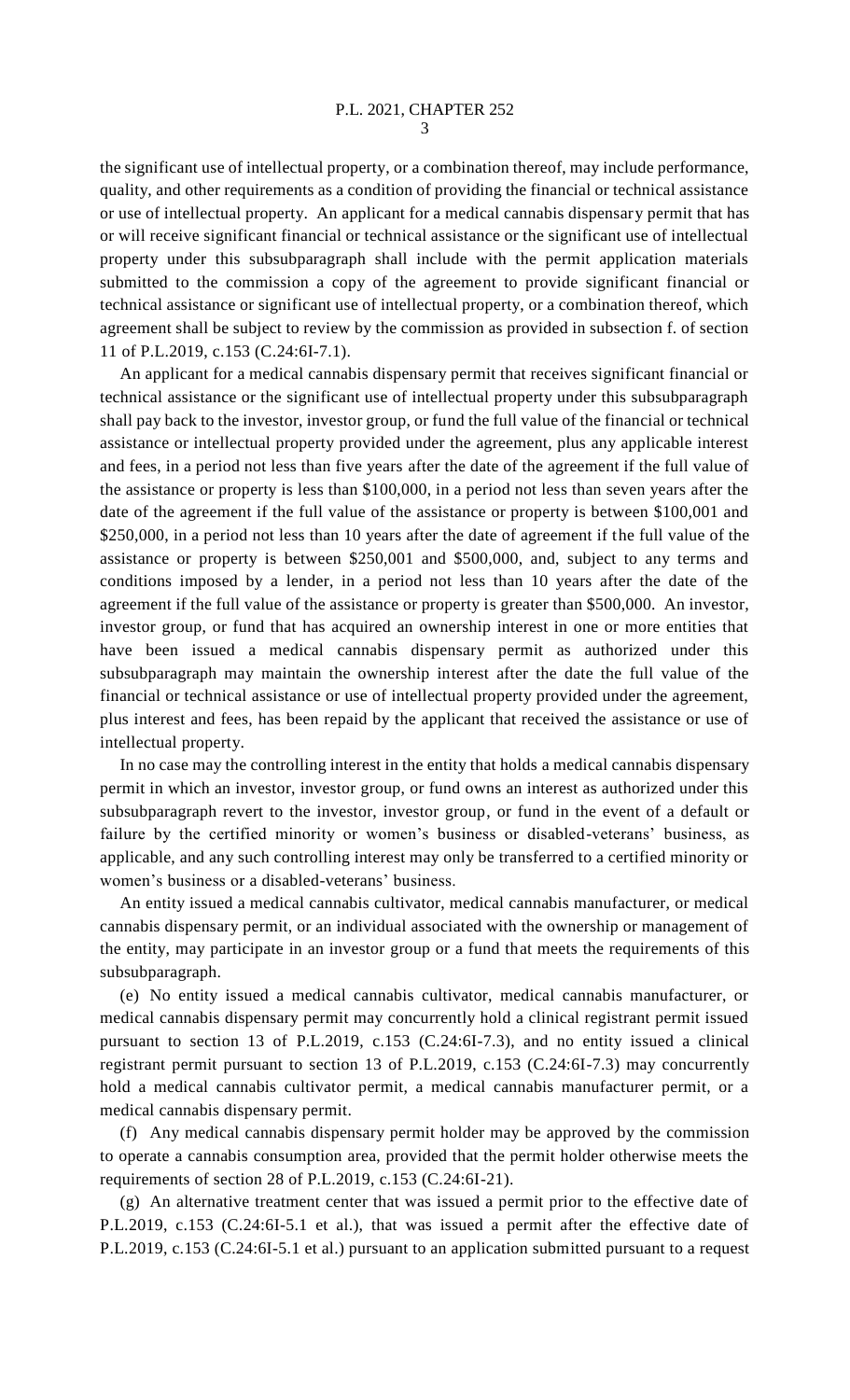for applications published in the New Jersey Register prior to the effective date of P.L.2019, c.153 (C.24:6I-5.1 et al.), or that was issued a permit after the effective date of P.L.2019, c.153 (C.24:6I-5.1 et al.) pursuant to an application submitted prior to the effective date of P.L.2019, c.153 (C.24:6I-5.1 et al.), shall be required to submit an attestation signed by a bona fide labor organization stating that the alternative treatment center has entered into a labor peace agreement with such bona fide labor organization no later than 100 days after the effective date of P.L.2019, c.153 (C.24:6I-5.1 et al.) or no later than 100 days after the date the alternative treatment center first opens, whichever date is later. The maintenance of a labor peace agreement with a bona fide labor organization shall be an ongoing material condition of maintaining the alternative treatment center's permit. The failure to submit an attestation as required pursuant to this subparagraph within 100 days after the effective date of P.L.2019, c.153 (C.24:6I-5.1 et al.) or within 100 days after the alternative treatment center first opens, as applicable, shall result in the suspension or revocation of the alternative treatment center's permit, provided that the commission may grant an extension to this deadline to the alternative treatment center based upon extenuating circumstances or for good cause shown.

As used in this subparagraph, "bona fide labor organization" means a labor organization of any kind or employee representation committee, group, or association, in which employees participate and which exists and is constituted for the purpose, in whole or in part, of collective bargaining or otherwise dealing with medical or personal use cannabis employers concerning grievances, labor disputes, terms or conditions of employment, including wages and rates of pay, or other mutual aid or protection in connection with employment, and may be characterized by: it being a party to one or more executed collective bargaining agreements with medical or personal use cannabis employers, in this State or another state; it having a written constitution or bylaws in the three immediately preceding years; it filing the annual financial report required of labor organizations pursuant to subsection (b) of 29 U.S.C. s.431, or it having at least one audited financial report in the three immediately preceding years; it being affiliated with any regional or national association of unions, including but not limited to state and federal labor councils; or it being a member of a national labor organization that has at least 500 general members in a majority of the 50 states of the United States.

(h) An alternative treatment center that was issued a permit prior to the effective date of P.L.2019, c.153 (C.24:6I-5.1 et al.), that was issued a permit after the effective date of P.L.2019, c.153 (C.24:6I-5.1 et al.) pursuant to an application submitted pursuant to a request for applications published in the New Jersey Register prior to the effective date of P.L.2019, c.153 (C.24:6I-5.1 et al.), or that was issued a permit after the effective date of P.L.2019, c.153 (C.24:6I-5.1 et al.) pursuant to an application submitted prior to the effective date of P.L.2019, c.153 (C.24:6I-5.1 et al.), shall be permitted to cultivate from up to two physical locations, provided that the alternative treatment center's combined mature cannabis plant grow canopy between both locations shall not exceed 150,000 square feet of bloom space or the square footage of canopy permitted under the largest tier in the tiered system adopted by the commission pursuant to paragraph (2) of subsection b. of section 21 of P.L.2021, c.16 (C. 24:6I-38).

(3) The commission shall seek to ensure the availability of a sufficient number of medical cannabis cultivators, medical cannabis manufacturers, and medical cannabis dispensaries throughout the State, pursuant to need, including at least two each in the northern, central, and southern regions of the State. Medical cannabis cultivators, medical cannabis manufacturers, and medical cannabis dispensaries issued permits pursuant to this section may be nonprofit or for-profit entities.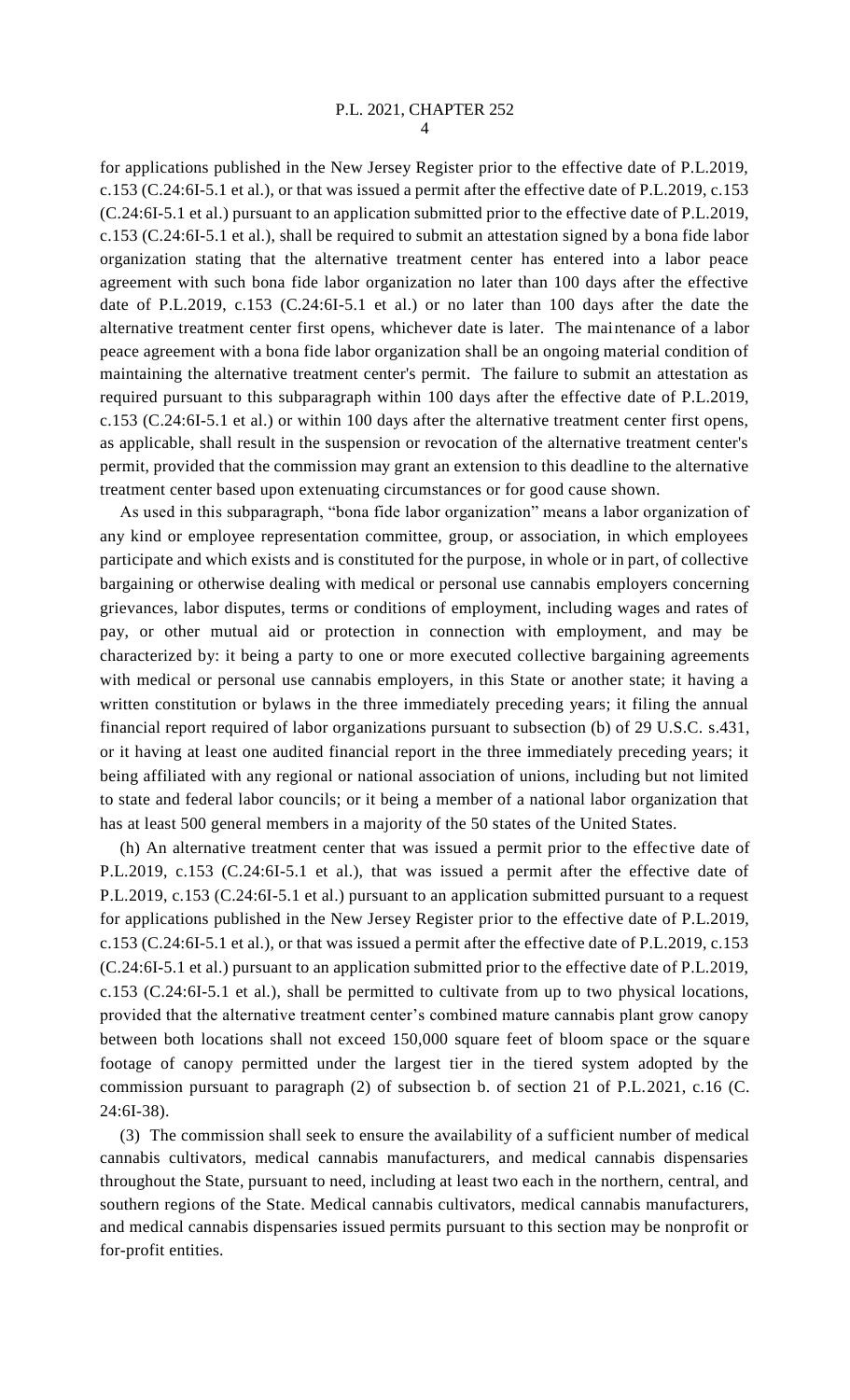(4) The commission shall periodically evaluate whether the number of medical cannabis cultivator, medical cannabis manufacturer, and medical cannabis dispensary permits issued are sufficient to meet the needs of qualifying patients in the State, and shall accept new applications and issue such additional permits as shall be necessary to meet those needs. The types of permits requested and issued, and the locations of any additional permits that are authorized, shall be in the discretion of the commission based on the needs of qualifying patients in the State.

(5) (a) A medical cannabis cultivator shall be authorized to: acquire a reasonable initial and ongoing inventory, as determined by the commission, of cannabis seeds or seedlings and paraphernalia; possess, cultivate, plant, grow, harvest, and package medical cannabis, including prerolled forms, for any authorized purpose, including, but not limited to, research purposes; and deliver, transfer, transport, distribute, supply, or sell medical cannabis and related supplies to any medical cannabis cultivator, medical cannabis manufacturer, medical cannabis dispensary, or clinical registrant in the State. In no case shall a medical cannabis cultivator operate or be located on land that is valued, assessed or taxed as an agricultural or horticultural use pursuant to the "Farmland Assessment Act of 1964," P.L.1964, c.48 (C.54:4- 23.1 et seq.).

(b) A medical cannabis manufacturer shall be authorized to: purchase or acquire medical cannabis from any medical cannabis cultivator, medical cannabis manufacturer, or clinical registrant in the State; possess and utilize medical cannabis in the manufacture and creation of medical cannabis products; and deliver, transfer, transport, supply, or sell medical cannabis products and related supplies to any medical cannabis manufacturer, medical cannabis dispensary, or clinical registrant in the State.

(c) A medical cannabis dispensary shall be authorized to: purchase or acquire medical cannabis from any medical cannabis cultivator, medical cannabis dispensary, or clinical registrant in the State and medical cannabis products and related supplies from any medical cannabis manufacturer, medical cannabis dispensary, or clinical registrant in the State; purchase or acquire paraphernalia from any legal source; and distribute, supply, sell, or dispense medical cannabis, medical cannabis products, paraphernalia, and related supplies to qualifying patients or their designated or institutional caregivers who are registered with the commission pursuant to section 4 of P.L.2009, c.307 (C.24:6I-4). A medical cannabis dispensary may furnish medical cannabis, medical cannabis products, paraphernalia, and related supplies to a medical cannabis handler for delivery to a registered qualifying patient, designated caregiver, or institutional caregiver consistent with the requirements of subsection i. of section 27 of P.L.2019, c.153 (C.24:6I-20).

(6) A medical cannabis cultivator shall not be limited in the number of strains of medical cannabis cultivated, and a medical cannabis manufacturer shall not be limited in the number or type of medical cannabis products manufactured or created. A medical cannabis manufacturer may package, and a medical cannabis dispensary may directly dispense medical cannabis and medical cannabis products to qualifying patients and their designated and institutional caregivers in any authorized form. Authorized forms shall include dried form, oral lozenges, topical formulations, transdermal form, sublingual form, tincture form, or edible form, or any other form as authorized by the commission. Edible form shall include pills, tablets, capsules, drops or syrups, oils, chewable forms, and any other form as authorized by the commission, except that the edible forms made available to minor patients shall be limited to forms that are medically appropriate for children, including pills, tablets, capsules, chewable forms, and drops, oils, syrups, and other liquids.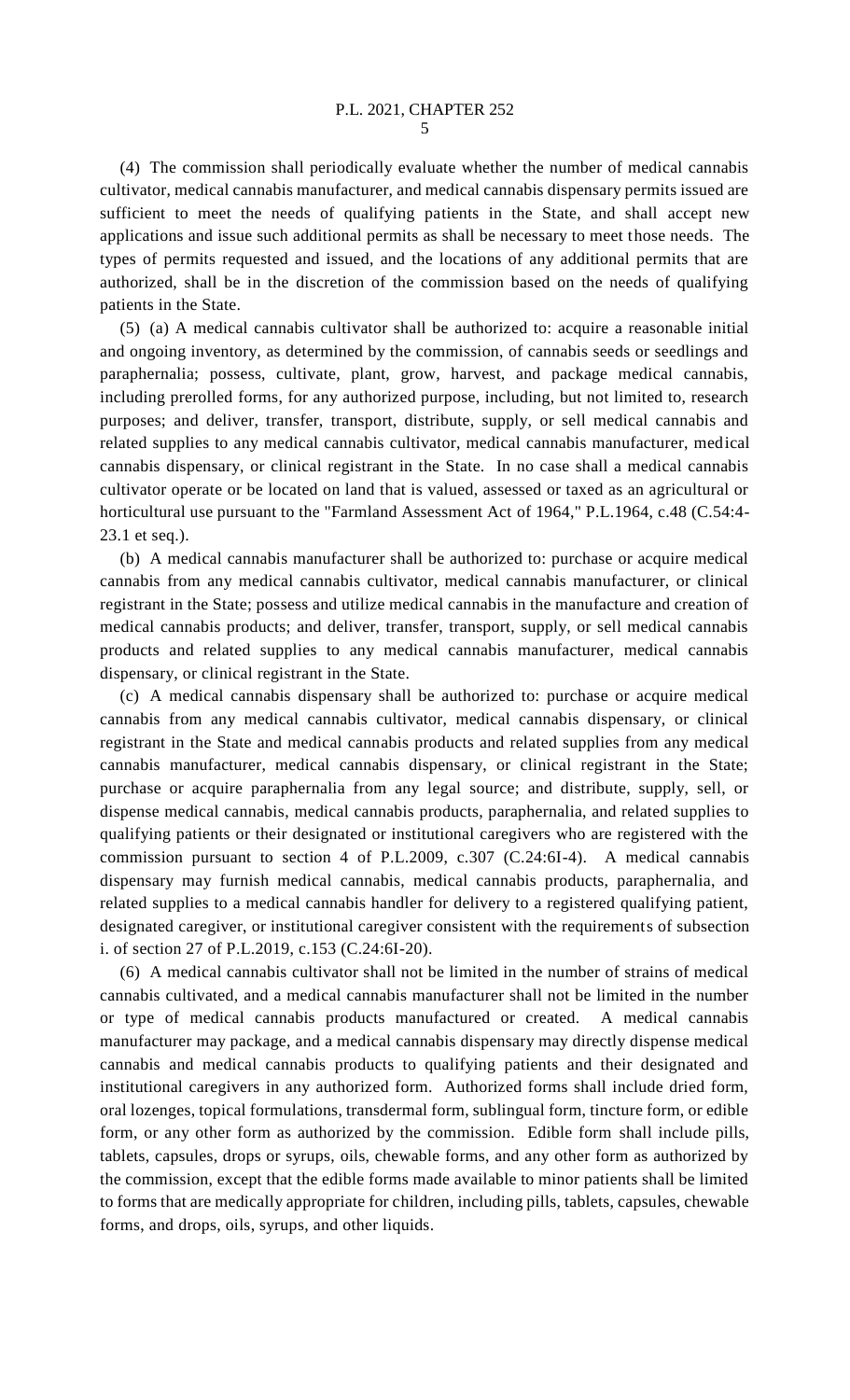(7) Nonprofit medical cannabis cultivators, medical cannabis manufacturers, and medical cannabis dispensaries need not be recognized as a  $501(c)(3)$  organization by the federal Internal Revenue Service.

b. The commission shall require that an applicant provide such information as the commission determines to be necessary pursuant to regulations adopted pursuant to P.L.2009, c.307 (C.24:6I-1 et al.).

c. A person who has been convicted of a crime of the first, second, or third degree under New Jersey law or of a crime involving any controlled dangerous substance or controlled substance analog as set forth in chapter 35 of Title 2C of the New Jersey Statutes except paragraph (11) or (12) of subsection b. of N.J.S.2C:35-5, or paragraph (3) or (4) of subsection a. of N.J.S.2C:35-10, or any similar law of the United States or any other state shall not be issued a permit to operate as a medical cannabis cultivator, medical cannabis manufacturer, medical cannabis dispensary, or clinical registrant or be a director, officer, or employee of a medical cannabis cultivator, medical cannabis manufacturer, medical cannabis dispensary, or clinical registrant, unless such conviction occurred after the effective date of P.L.2009, c.307 (C.24:6I-1 et al.) and was for a violation of federal law relating to possession or sale of cannabis for conduct that is authorized under P.L.2009, c.307 (C.24:6I-1 et al.) or P.L.2015, c.158 (C.18A:40-12.22 et al.).

d. (1) The commission shall require each applicant seeking a permit to operate as, to be a director, officer, or employee of, or to be a significantly involved person in, a medical cannabis cultivator, medical cannabis manufacturer, medical cannabis dispensary, or clinical registrant to undergo a criminal history record background check.

Any individual seeking to become a director, officer, or employee of a medical cannabis cultivator, medical cannabis manufacturer, medical cannabis dispensary, or clinical registrant, after issuance of an initial permit shall notify the commission and shall complete a criminal history record background check and provide all information as may be required by the commission as a condition of assuming a position as director, officer, or employee of the permitted entity. An individual who secures an investment interest or gains the authority to make controlling decisions in a permitted entity that makes the individual a significantly involved person shall notify the commission, complete a criminal history record background check, and provide all information as may be required by the commission no later than 30 days after the date the individual becomes a significantly involved person, or any permit issued to the individual or group of which the significantly involved person is a member shall be revoked and the individual or group shall be deemed ineligible to hold any ownership or investment interest in a medical cannabis cultivator, medical cannabis manufacturer, medical cannabis dispensary, or clinical registrant for a period of at least two years, commencing from the date of revocation, and for such additional period of time as the commission deems appropriate, based on the duration of the nondisclosure, the size of the individual's or group's investment interest in the permitted entity, the amount of profits, revenue, or income realized by the individual or group from the permitted entity during the period of nondisclosure, and whether the individual had a disqualifying conviction or would otherwise have been deemed ineligible to be a significantly involved person in a medical cannabis cultivator, medical cannabis manufacturer, medical cannabis dispensary, or clinical registrant.

For purposes of this section, the term "applicant" shall include any owner, director, officer, or employee of, and any significantly involved person in, a medical cannabis cultivator, medical cannabis manufacturer, medical cannabis dispensary, or clinical registrant. The commission is authorized to exchange fingerprint data with and receive criminal history record background information from the Division of State Police and the Federal Bureau of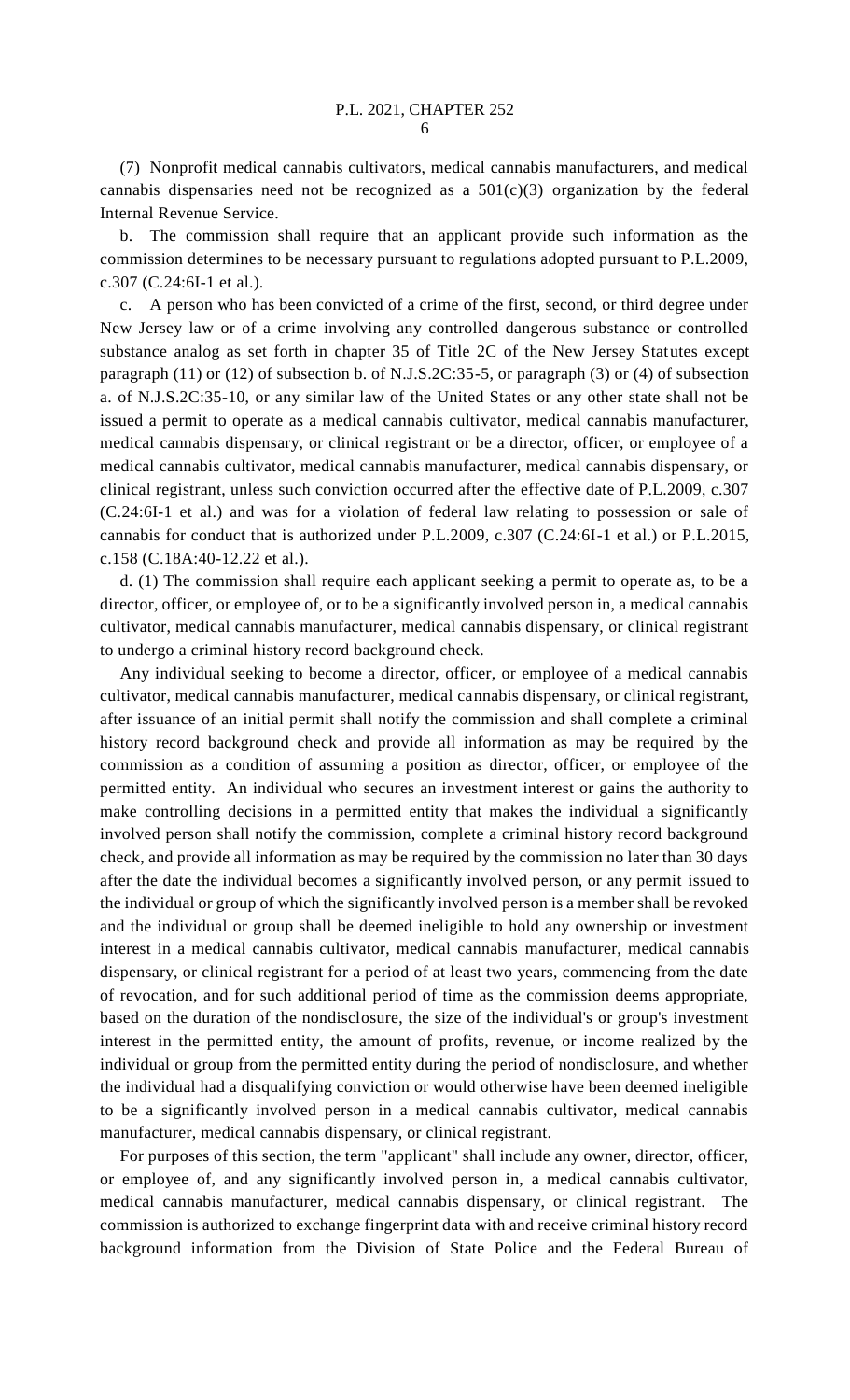Investigation consistent with the provisions of applicable State and federal laws, rules, and regulations. The Division of State Police shall forward criminal history record background information to the commission in a timely manner when requested pursuant to the provisions of this section.

An applicant who is required to undergo a criminal history record background check pursuant to this section shall submit to being fingerprinted in accordance with applicable State and federal laws, rules, and regulations. No check of criminal history record background information shall be performed pursuant to this section unless the applicant has furnished the applicant's written consent to that check. An applicant who is required to undergo a criminal history record background check pursuant to this section who refuses to consent to, or cooperate in, the securing of a check of criminal history record background information shall not be considered for a permit to operate, or authorization to be employed at or to be a significantly involved person in, a medical cannabis cultivator, medical cannabis manufacturer, medical cannabis dispensary, or clinical registrant. An applicant shall bear the cost for the criminal history record background check, including all costs of administering and processing the check.

(2) The commission shall not approve an applicant for a permit to operate, or authorization to be employed at or to be a significantly involved person in, a medical cannabis cultivator, medical cannabis manufacturer, medical cannabis dispensary, or clinical registrant if the criminal history record background information of the applicant reveals a disqualifying conviction as set forth in subsection c. of this section.

(3) Upon receipt of the criminal history record background information from the Division of State Police and the Federal Bureau of Investigation, the commission shall provide written notification to the applicant of the applicant's qualification or disqualification for a permit to operate or be a director, officer, or employee of, or a significantly involved person in, a medical cannabis cultivator, medical cannabis manufacturer, medical cannabis dispensary, or clinical registrant.

If the applicant is disqualified because of a disqualifying conviction pursuant to the provisions of this section, the conviction that constitutes the basis for the disqualification shall be identified in the written notice.

(4) The Division of State Police shall promptly notify the commission in the event that an individual who was the subject of a criminal history record background check conducted pursuant to this section is convicted of a crime or offense in this State after the date the background check was performed. Upon receipt of that notification, the commission shall make a determination regarding the continued eligibility to operate or be a director, officer, or employee of, or a significantly involved person in, a medical cannabis cultivator, medical cannabis manufacturer, medical cannabis dispensary, or clinical registrant.

(5) Notwithstanding the provisions of subsection c. of this section to the contrary, the commission may offer provisional authority for an applicant to be an owner, director, officer, or employee of, or a significantly involved person in, a medical cannabis cultivator, medical cannabis manufacturer, medical cannabis dispensary, or clinical registrant for a period not to exceed three months if the applicant submits to the commission a sworn statement attesting that the person has not been convicted of any disqualifying conviction pursuant to this section.

(6) Notwithstanding the provisions of subsection c. of this section to the contrary, no applicant to be an owner, director, officer, or employee of, or a significantly involved person in, a medical cannabis cultivator, medical cannabis manufacturer, medical cannabis dispensary, or clinical registrant shall be disqualified on the basis of any conviction disclosed by a criminal history record background check conducted pursuant to this section if the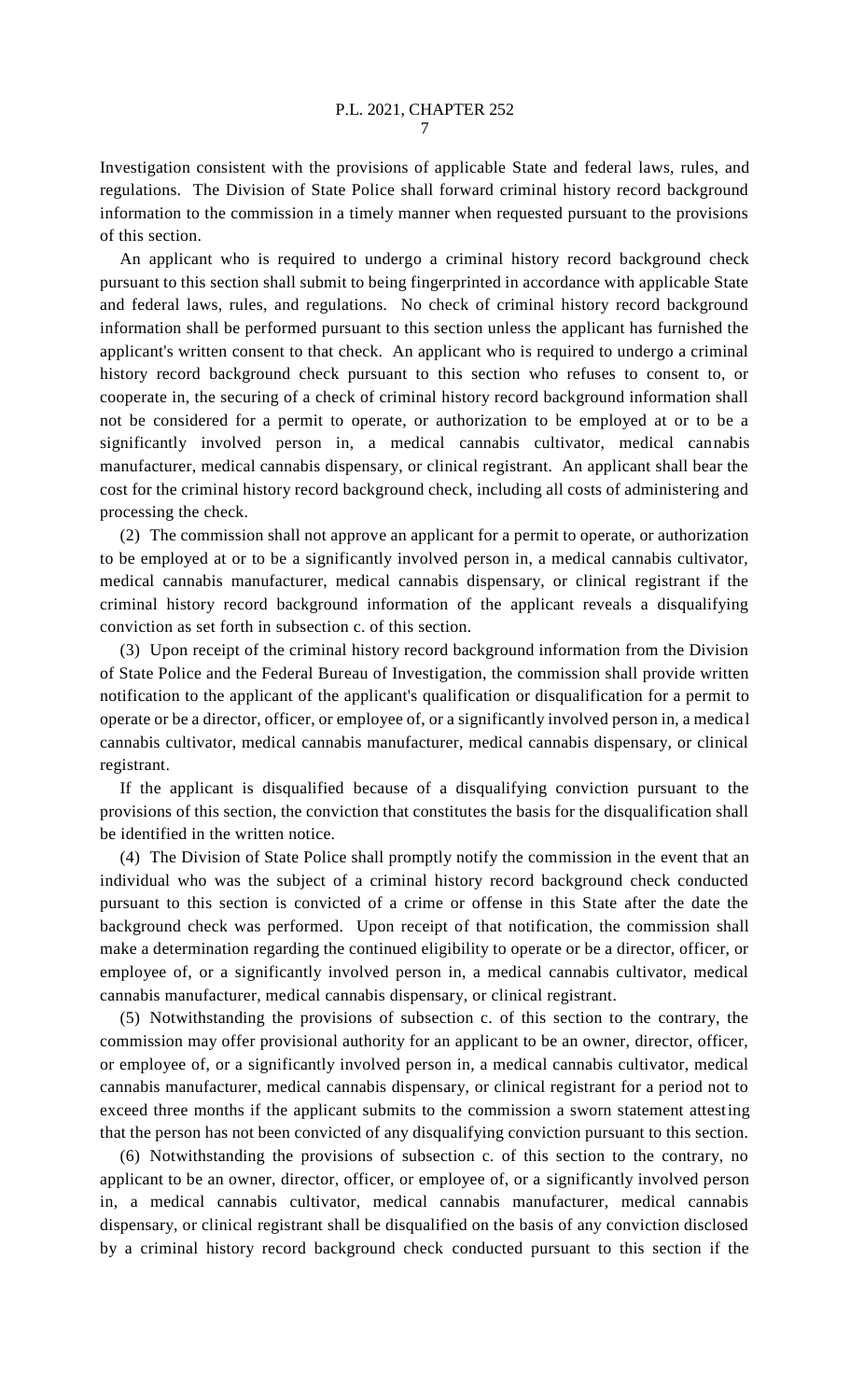individual has affirmatively demonstrated to the commission clear and convincing evidence of rehabilitation. In determining whether clear and convincing evidence of rehabilitation has been demonstrated, the following factors shall be considered:

(a) the nature and responsibility of the position which the convicted individual would hold, has held, or currently holds;

(b) the nature and seriousness of the crime or offense;

(c) the circumstances under which the crime or offense occurred;

(d) the date of the crime or offense;

(e) the age of the individual when the crime or offense was committed;

(f) whether the crime or offense was an isolated or repeated incident;

(g) any social conditions which may have contributed to the commission of the crime or offense; and

(h) any evidence of rehabilitation, including good conduct in prison or in the community, counseling or psychiatric treatment received, acquisition of additional academic or vocational schooling, successful participation in correctional work-release programs, or the recommendation of those who have had the individual under their supervision.

e. The commission shall issue a permit to operate or be an owner, director, officer, or employee of, or a significantly involved person in, a medical cannabis cultivator, medical cannabis manufacturer, or medical cannabis dispensary if the commission finds that issuing such a permit would be consistent with the purposes of P.L.2009, c.307 (C.24:6I-1 et al.) and the requirements of this section and section 11 of P.L.2019, c.153 (C.24:6I-7.1) are met. The denial of an application shall be considered a final agency decision, subject to review by the Appellate Division of the Superior Court. A permit to operate a medical cannabis cultivator, medical cannabis manufacturer, or medical cannabis dispensary issued on or after the effective date of P.L.2019, c.153 (C.24:6I-5.1 et al.) shall be valid for one year and shall be renewable annually.

f. A person who has been issued a permit pursuant to this section or a clinical registrant permit pursuant to section 13 of P.L.2019, c.153 (C.24:6I-7.3) shall display the permit at the front entrance to the premises of the permitted facility at all times when the facility is engaged in conduct authorized pursuant to P.L.2009, c.307 (C.24:6I-1 et al.) involving medical cannabis, including, but not limited to, the cultivating, manufacturing, or dispensing of medical cannabis.

g. A medical cannabis cultivator, medical cannabis manufacturer, medical cannabis dispensary, or clinical registrant shall report any change in information to the commission not later than 10 days after such change, or the permit shall be deemed null and void.

h. Each medical cannabis dispensary and clinical registrant shall maintain and make available on its Internet website, if any, a standard price list that shall apply to all medical cannabis, medical cannabis products, and related supplies and paraphernalia sold or dispensed by the medical cannabis dispensary or clinical registrant, which prices shall be reasonable and consistent with the actual costs incurred by the medical cannabis dispensary or clinical registrant in connection with acquiring and selling, transferring, or dispensing the medical cannabis or medical cannabis product and related supplies and paraphernalia. The prices charged by the medical cannabis dispensary or clinical registrant shall not deviate from the prices indicated on the entity's current price list, provided that a price list maintained by a medical cannabis dispensary or clinical registrant may allow for medical cannabis to be made available at a reduced price or without charge to qualifying patients who have a demonstrated financial hardship, as that term shall be defined by the commission by regulation. A price list required pursuant to this subsection may be revised no more than once per month, and each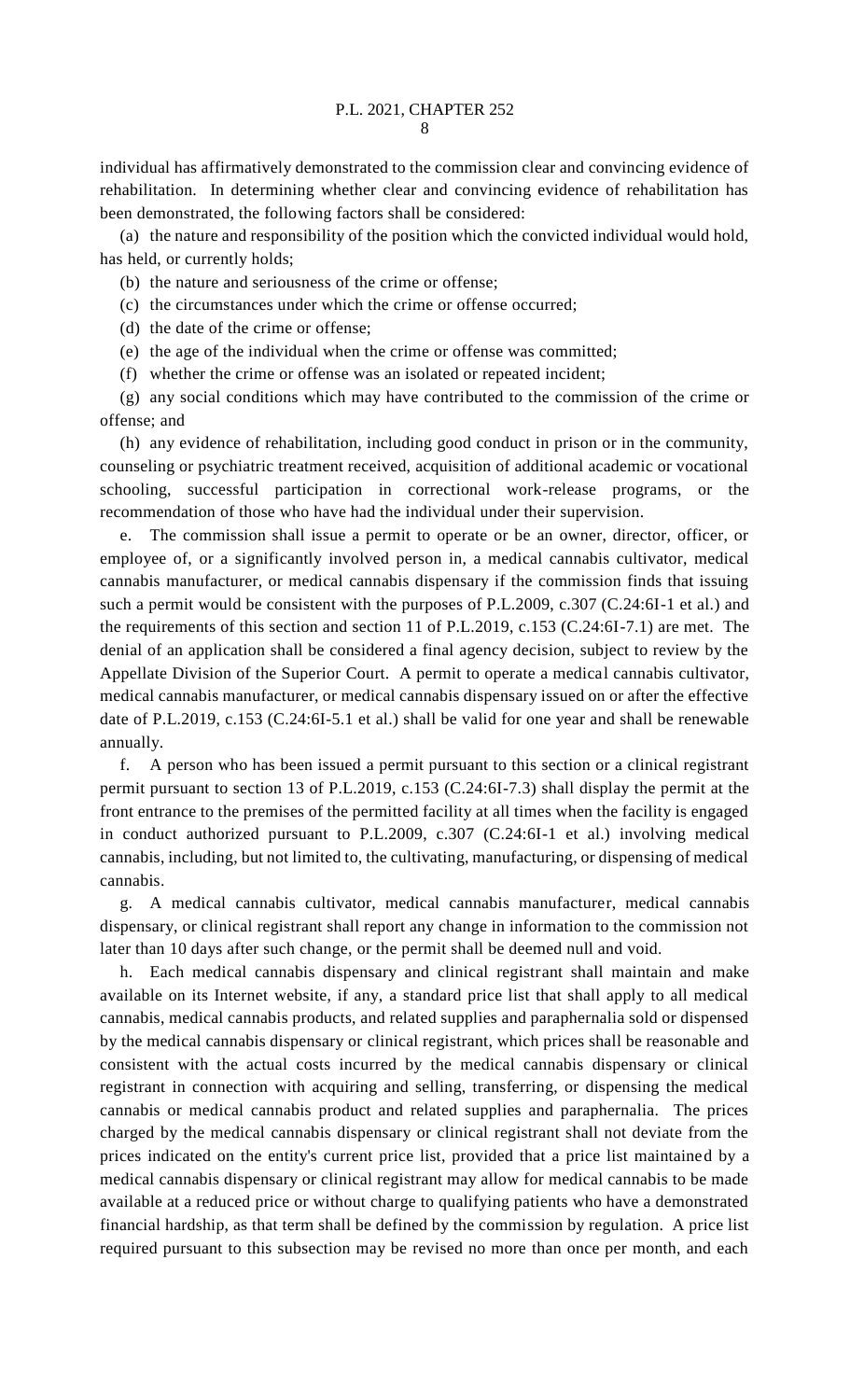medical cannabis dispensary and clinical registrant shall be responsible for ensuring that the commission has a copy of the facility's current price list. A medical cannabis dispensary or clinical registrant shall be liable to a civil penalty of \$1,000 for each sale that occurs at a price that deviates from the entity's current price list, and to a civil penalty of \$10,000 for each week during which the entity's current price list is not on file with the commission. Any civil penalties collected by the commission pursuant to this section shall be deposited in the "Cannabis Regulatory, Enforcement Assistance, and Marketplace Modernization Fund" established under section 41 of P.L.2021, c.16 (C.24:6I-50), and used by the commission for the purposes of administering the State medical cannabis program.

i. The commission shall adopt regulations to:

(1) require such written documentation of each delivery or dispensation of cannabis to, and pickup of cannabis for, a registered qualifying patient, including the date and amount dispensed, and, in the case of delivery, the date and times the delivery commenced and was completed, the address where the medical cannabis was delivered, the name of the patient or caregiver to whom the medical cannabis was delivered, and the name, handler certification number, and delivery certification number of the medical cannabis handler who performed the delivery, to be maintained in the records of the medical cannabis dispensary or clinical registrant, as the commission determines necessary to ensure effective documentation of the operations of each medical cannabis dispensary or clinical registrant;

(2) monitor, oversee, and investigate all activities performed by medical cannabis cultivators, medical cannabis manufacturers, medical cannabis dispensaries, and clinical registrants;

(3) ensure adequate security of all facilities 24 hours per day and security of all delivery methods to registered qualifying patients; and

(4) establish thresholds for administrative action to be taken against a medical cannabis cultivator, medical cannabis manufacturer, medical cannabis dispensary, or clinical registrant and its employees, officers, investors, directors, or governing board pursuant to subsection m. of this section, including, but not limited to, specific penalties or disciplinary actions that may be imposed in a summary proceeding.

j. (1) Each medical cannabis cultivator, medical cannabis manufacturer, medical cannabis dispensary, and clinical registrant shall require the owners, directors, officers, and employees at the permitted facility to complete at least eight hours of ongoing training each calendar year. The training shall be tailored to the roles and responsibilities of the individual's job function, and shall include training on confidentiality and such other topics as shall be required by the commission.

(2) Each medical cannabis dispensary and clinical registrant shall consider whether to make interpreter services available to the population served, including for individuals with a visual or hearing impairment. The commission shall provide assistance to any medical cannabis dispensary or clinical registrant that seeks to provide such services in locating appropriate interpreter resources. A medical cannabis dispensary or clinical registrant shall assume the cost of providing interpreter services pursuant to this subsection.

k. (1) The first six alternative treatment centers issued permits following the effective date of P.L.2009, c.307 (C.24:6I-1 et al.) shall be authorized to sell or transfer such permit and other assets to a for-profit entity, provided that: the sale or transfer is approved by the commission; each owner, director, officer, and employee of, and significantly involved person in, the entity seeking to purchase or receive the transfer of the permit, undergoes a criminal history record background check pursuant to subsection d. of this section, provided that nothing in this subsection shall be construed to require any individual to undergo a criminal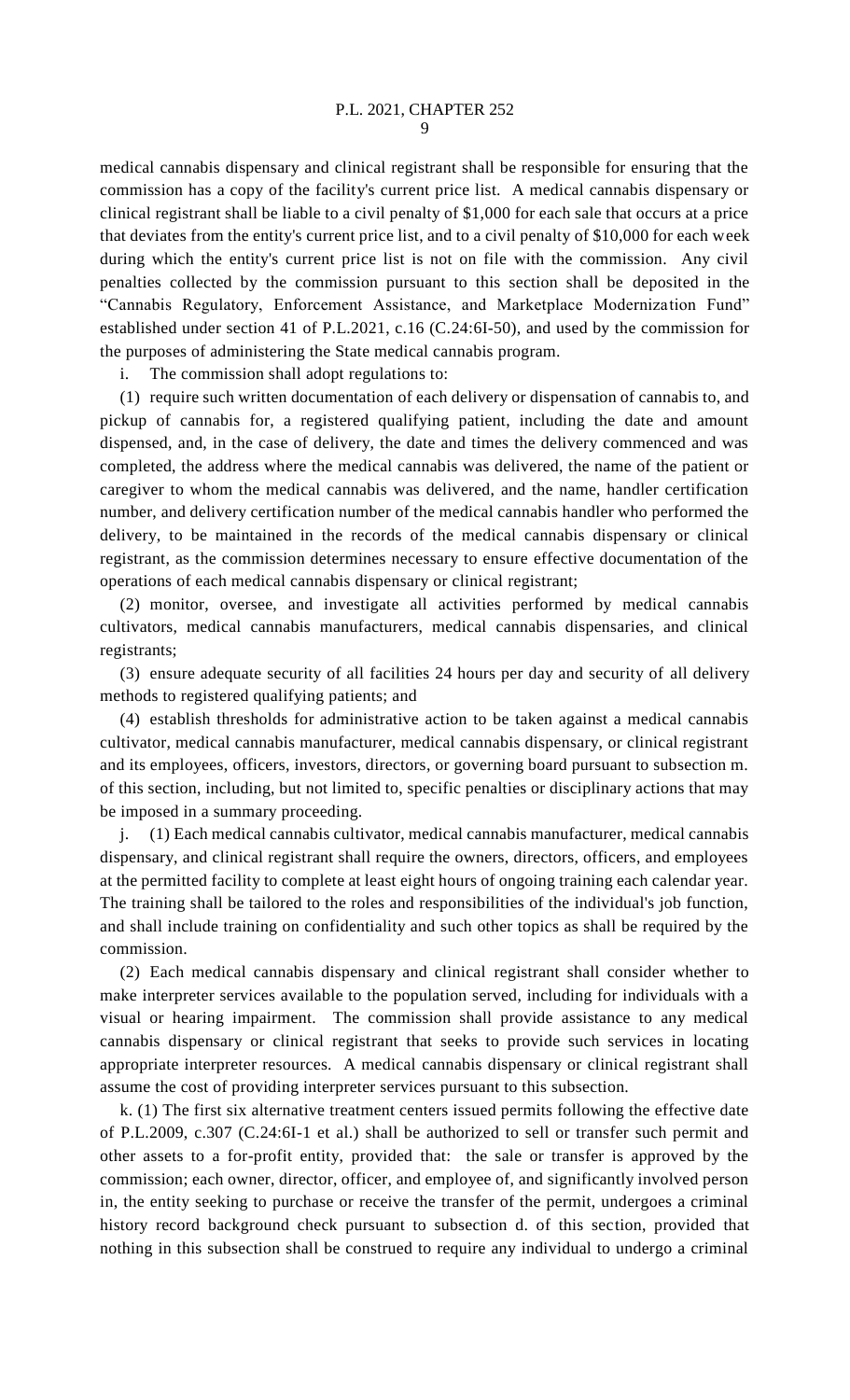## P.L. 2021, CHAPTER 252 10

history record background check if the individual would otherwise be exempt from undergoing a criminal history record background check pursuant to subsection d. of this section; the commission finds that the sale or transfer of the permit would be consistent with the purposes of P.L.2009, c.307 (C.24:6I-1 et al.); and no such sale or transfer shall be authorized more than one year after the effective date of P.L.2019, c.153 (C.24:6I-5.1 et al.). The sale or transfer of a permit pursuant to this subsection shall not be subject to the requirements of the "New Jersey Nonprofit Corporation Act," N.J.S.15A:1-1 et seq., provided that, prior to or at the time of the sale or transfer, all debts and obligations of the nonprofit entity are either paid in full or assumed by the for-profit entity purchasing or acquiring the permit, or a reserve fund is established for the purpose of paying in full the debts and obligations of the nonprofit entity, and the for-profit entity pays the full value of all assets held by the nonprofit entity, as reflected on the nonprofit entity's balance sheet, in addition to the agreed-upon price for the sale or transfer of the entity's alternative treatment center permit. Until such time as the members of the Cannabis Regulatory Commission are appointed and the commission first organizes, the Department of Health shall have full authority to approve a sale or transfer pursuant to this paragraph.

(2) The sale or transfer of any interest of five percent or more in a medical cannabis cultivator, medical cannabis manufacturer, medical cannabis dispensary, or clinical registrant permit shall be subject to approval by the commission and conditioned on the entity that is purchasing or receiving transfer of the interest in the medical cannabis cultivator, medical cannabis manufacturer, medical cannabis dispensary, or clinical registrant permit completing a criminal history record background check pursuant to the requirements of subsection d. of this section.

l. No employee of any department, division, agency, board, or other State, county, or local government entity involved in the process of reviewing, processing, or making determinations with regard to medical cannabis cultivator, medical cannabis manufacturer, medical cannabis dispensary, or clinical registrant permit applications shall have any direct or indirect financial interest in the cultivating, manufacturing, or dispensing of medical cannabis or related paraphernalia, or otherwise receive anything of value from an applicant for a medical cannabis cultivator, medical cannabis manufacturer, medical cannabis dispensary, or clinical registrant permit in exchange for reviewing, processing, or making any recommendations with respect to a permit application.

m. In the event that a medical cannabis cultivator, medical cannabis manufacturer, medical cannabis dispensary, or clinical registrant fails to comply with any requirements set forth in P.L.2009, c.307 (C.24:6I-1 et al.) or any related law or regulation, the commission may invoke penalties or take administrative action against the medical cannabis cultivator, medical cannabis manufacturer, medical cannabis dispensary, or clinical registrant and its employees, officers, investors, directors, or governing board, including, but not limited to, assessing fines, referring matters to another State agency, and suspending or terminating any permit held by the medical cannabis cultivator, medical cannabis manufacturer, medical cannabis dispensary, or clinical registrant. Any penalties imposed or administrative actions taken by the commission pursuant to this subsection may be imposed in a summary proceeding.

2. Section 11 of P.L.2019, c.153 (C.24:6I-7.1) is amended to read as follows:

C.24:6I-7.1 Acceptance, processing of applications.

11. a. The commission shall, no later than 90 days after the effective date of P.L.2019, c.153 (C.24:6I-5.1 et al.) or upon adoption of rules and regulations as provided in subsection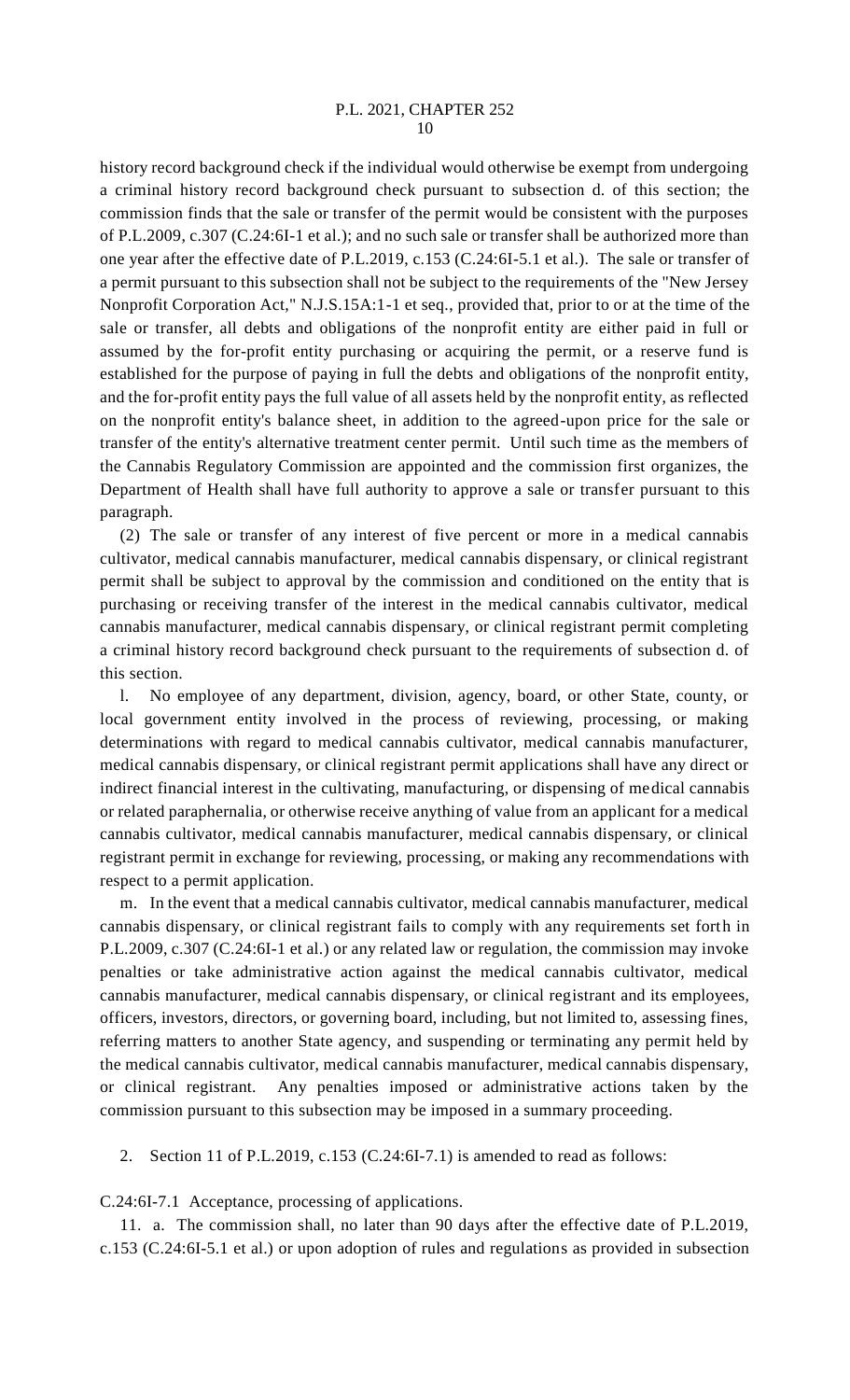## P.L. 2021, CHAPTER 252 11

c. of section 18 of P.L.2009, c.307 (C.24:6I-16), whichever occurs later, begin accepting and processing applications for new medical cannabis cultivator, medical cannabis manufacturer, and medical cannabis dispensary permits. Notwithstanding the provisions of subsubparagraph (i) of subparagraph (a) of paragraph (2) of subsection a. of section 7 of P.L.2009, c.307 (C.24:6I-7), the first three alternative treatment center permits issued by the commission pursuant to an application submitted on or after the effective date of P.L.2019, c.153 (C.24:6I-5.1 et al.) and up to four alternative treatment centers permits issued by the commission after the effective date of P.L.2019, c.153 (C.24:6I-5.1 et al.) pursuant to an application submitted pursuant to a request for applications published in the New Jersey Register prior to the effective date of P.L.2019, c.153 (C.24:6I-5.1 et al.) shall be deemed to concurrently hold a medical cannabis cultivator permit, a medical cannabis manufacturer permit, and a medical cannabis dispensary permit; of these permits, one permit shall be issued to an applicant located in the northern region of the State, one permit shall be issued to an applicant located in the central region of the State, and one permit shall be issued to an applicant located in the southern region of the State. Any permits issued by the commission thereafter shall be subject to the provisions of subsubparagraph (i) of subparagraph (a) of paragraph (2) of subsection a. of section 7 of P.L.2009, c.307 (C.24:6I-7), and the requirements of subsection d. of this section concerning conditional permits.

b. The commission may establish nonrefundable application fees for permit applications and conditional permit applications, and permit and conditional permit fees for successful applicants.

c. (1) The commission shall make a determination as to any permit application, other than an application for a conditional permit submitted pursuant to subsection d. of this section, no later than 90 days after receiving the application, which may include a determination that the commission reasonably requires more time to adequately review the application.

(2) The commission shall issue a permit, other than a conditional permit, to an approved applicant at such time as the commission completes the application review process and any mandatory inspections, and determines that the applicant is in compliance with and is implementing the plans, procedures, protocols, actions, or other measures set forth in the applicant's permit application submitted pursuant to section 12 of P.L.2019, c.153 (C.24:6I-7.2), did maintain compliance with the terms, conditions, or restrictions of a conditional permit issued to the applicant, if applicable, and is otherwise in compliance with the requirements of P.L.2009, c.307 (C.24:6I-1 et al.).

d. (1) The commission shall ensure that at least one third of the total permits issued for each type of medical cannabis permit are conditional permits, which one-third figure shall include any conditional permit issued to an applicant which is subsequently converted by the commission into a full permit pursuant to paragraph (4) of this subsection and any conditional permit, including a converted permit, issued to a microbusiness pursuant to subsection e. of this section. The requirements of this subsection shall not apply to permits issued to clinical registrants or to permits issued to the three alternative treatment centers issued a permit pursuant to subsection a. of this section that are expressly exempt from the provisions of subsubparagraph (i) of subparagraph (a) of paragraph (2) of subsection a. of section 7 of P.L.2009, c.307 (C.24:6I-7).

(2) An application for a conditional permit shall include:

(a) documentation that the applicant entity includes at least one significantly involved person who has resided in this State for at least two years as of the date of the application;

(b) a list of all owners, officers, directors, and employees of, and significantly involved persons in, the proposed medical cannabis entity, including their names, addresses, dates of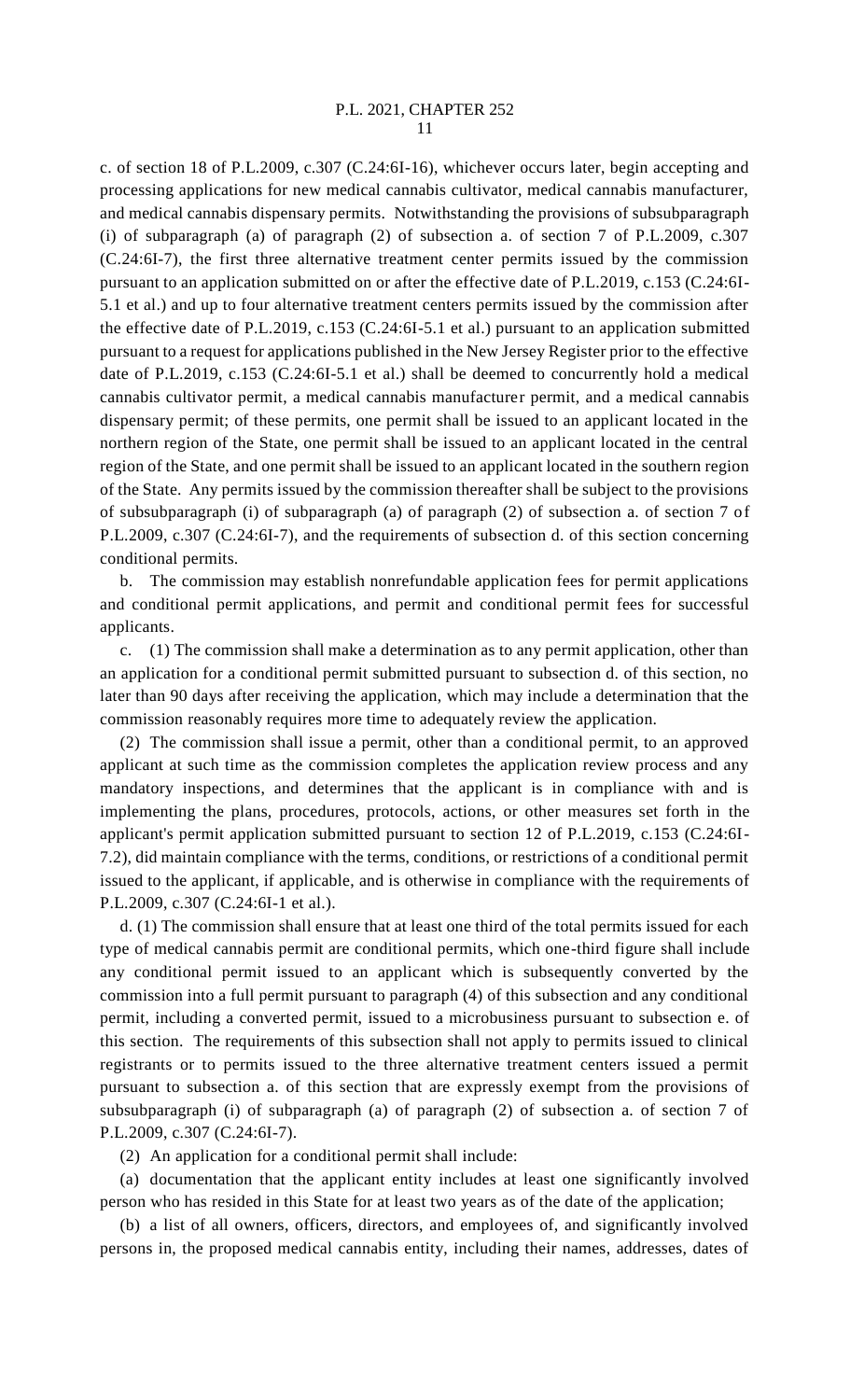birth, resumes, and a photocopy of their driver's licenses or other government-issued form of identification;

(c) a criminal history record background check completed pursuant to subsection d. of section 7 of P.L.2009, c.307 (C.24:6I-7) for each owner, officer, director, and employee of, and each significantly involved person in, the proposed medical cannabis entity, provided that a conditional permit may be issued pending the results of a criminal history record background check;

(d) documentation that each significantly involved person in the proposed medical cannabis entity has, for the immediately preceding taxable year, an adjusted gross income of no more than \$200,000 or no more than \$400,000 if filing jointly with another;

(e) a certification that each significantly involved person in the proposed medical cannabis entity does not have any financial interest in an entity applying for any other medical cannabis permit, or in an entity that currently holds a permit issued pursuant to section 7 of P.L.2009, c.307 (C.24:6I-7);

(f) the federal and State tax identification numbers for the proposed medical cannabis entity, and proof of business registration with the Division of Revenue in the Department of the Treasury;

(g) information about the proposed medical cannabis entity, including its legal name, any registered alternate name under which it may conduct business, and a copy of its articles of organization and bylaws;

(h) the business plan and management operation profile for the proposed medical cannabis entity;

(i) the plan by which the applicant intends to obtain appropriate liability insurance coverage for the proposed medical cannabis entity; and

(j) any other requirements established by the commission pursuant to regulation.

(3) The commission shall make a determination on an application for a conditional permit within 30 days after the date the application is received. A determination made pursuant to this paragraph may include a determination that the commission requires more time to adequately review the application. The commission shall approve a permit application that meets the requirements of this subsection unless the commission finds by clear and convincing evidence that the applicant would be manifestly unsuitable to perform the activities authorized for the permit sought by the applicant. The commission shall deny a conditional permit to any applicant who fails to provide information, documentation, and assurances as required by this subsection; who fails to reveal any fact material to qualification; or who supplies information that is untrue or misleading as to a material fact pertaining to the qualification criteria for issuance of a conditional permit. If the application is denied, the commission shall notify the applicant in writing of the specific reason for its denial and provide the applicant with the opportunity for a hearing in accordance with the "Administrative Procedure Act," P.L.1968, c.410 (C.52:14B-1 et seq.).

(4) The commission shall furnish to each entity issued a conditional permit a list of the requirements that the entity will be required to comply with within 120 days after issuance of the conditional permit. If the commission subsequently determines that, during the 120-day period, the conditional permit holder is in compliance with all applicable conditions and is implementing the plans, procedures, protocols, actions, or other measures set forth in its application, the commission shall convert the conditional permit into a full permit, which will expire one year from its date of issuance and be subject to annual renewal; if the commission determines that the conditional permit holder is not in compliance with all applicable conditions or not implementing the plans, procedures, protocols, actions, or other measures set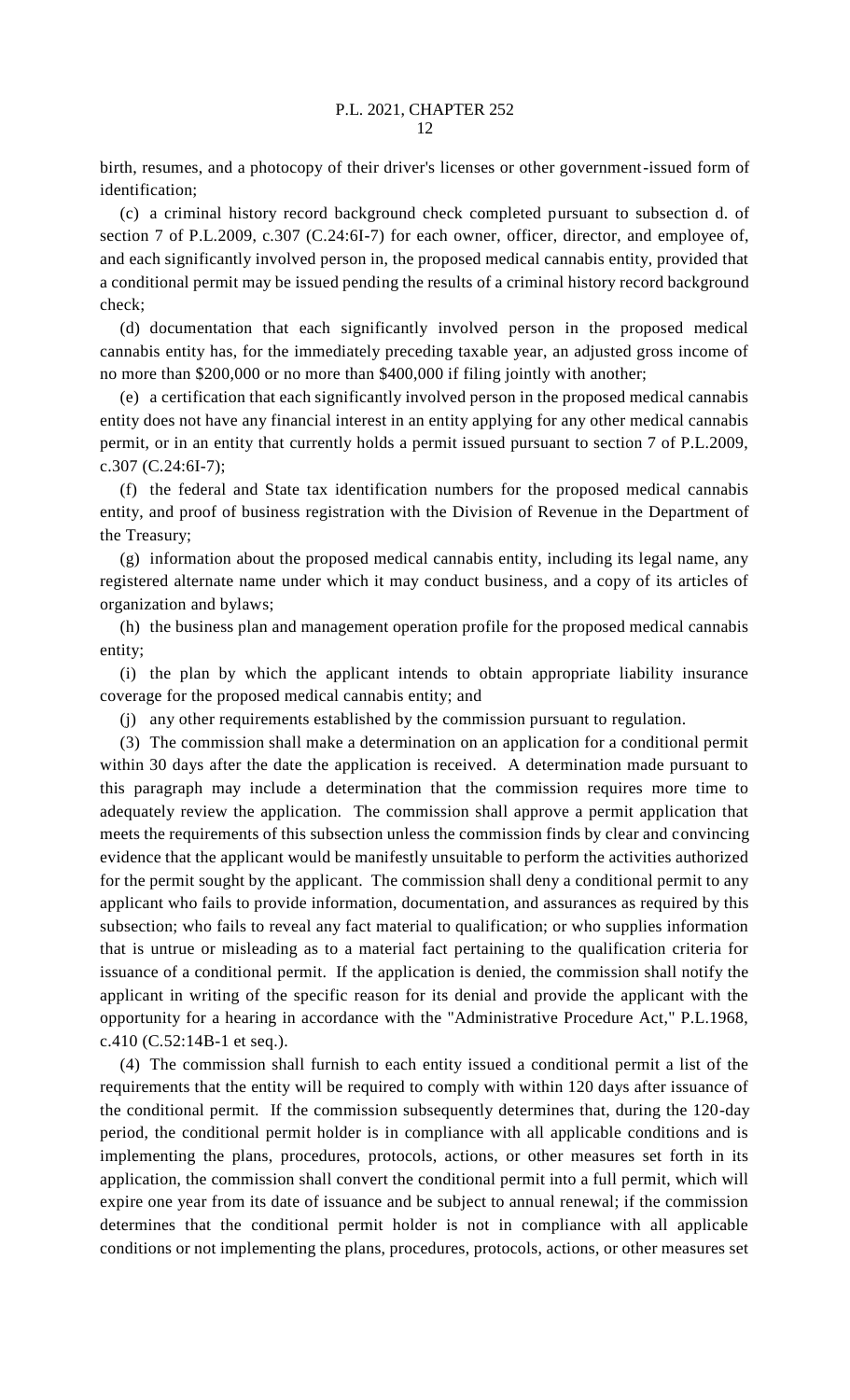forth in its application, the conditional permit shall automatically expire at the end of the 120 day period, or, at the discretion of the commission, may be revoked prior to the end of the 120 day period.

(5) A conditional permit issued pursuant this subsection may not be sold or transferred.

e. (1) The commission shall ensure that at least 10 percent of the total permits issued for each medical cannabis permit type, other than a clinical registrant permit, are designated for and only issued to microbusinesses, and that at least 25 percent of the total permits issued be issued to microbusinesses. A microbusiness may be issued a full annual permit pursuant to section 7 of P.L.2009, c.307 (C.24:6I-7) or a conditional permit pursuant to subsection d. of this section. The maximum fee assessed by the commission for issuance or renewal of a permit issued to a microbusiness shall be no more than half the fee applicable to a permit of the same type issued to a person or entity that is not a microbusiness. A permit issued to a microbusiness shall be valid for one year and may be renewed annually.

(2) A microbusiness shall meet the following requirements:

(a) 100 percent of the ownership interest in the microbusiness shall be held by current New Jersey residents who have resided in the State for at least the past two consecutive years;

(b) at least 51 percent of the owners, directors, officers, and employees of the microbusiness shall be residents of the municipality in which the microbusiness is or will be located, or a municipality bordering the municipality in which the microbusiness is or will be located;

(c) the microbusiness shall employ no more than 10 employees at one time, inclusive of any owners, officers, and directors of the microbusiness;

(d) the microbusiness shall not exceed the following size and capacity restrictions:

(i) the entire microbusiness facility shall occupy an area of no more than 2,500 square feet;

(ii) in the case of a microbusiness that is a medical cannabis cultivator, the total medical cannabis grow area shall not exceed 2,500 square feet, measured on a horizontal plane, shall grow no higher than 24 feet above that plane, and shall possess a total of no more than 1,000 plants, including mature and immature medical cannabis plants, but not including seedlings;

(iii) in the case of a microbusiness that is a medical cannabis manufacturer, the manufacturer shall acquire and process no more than 1,000 pounds of medical cannabis in dried form each month; and

(iv) in the case of a microbusiness that is a medical cannabis dispensary, the dispensary shall acquire no more than 1,000 pounds of medical cannabis in dried form, or the equivalent amount in any other form, or any combination thereof, for dispensing to or on behalf of registered qualifying patients each month; and

(e) the microbusiness shall comply with such other requirements as may be established by the commission by regulation.

(3) The requirements of this subsection shall not apply to permits issued pursuant to an application submitted pursuant to a request for applications published in the New Jersey Register prior to the effective date of P.L.2019, c.153 (C.24:6I-5.1 et al.).

f. The commission shall have the authority to review any services agreement submitted pursuant to subsection l. of section 12 of P.L.2019, c.153 (C.24:6I-7.2), and any agreement established under subsubparagraph (ii) of subparagraph (d) of paragraph (2) of subsection a. of section 7 of P.L.2009, c.307 (C.24:6I-7) to provide significant financial or technical assistance or the significant use of intellectual property to an applicant, to determine whether the terms of the agreement, including interest rates, returns, and fees, are commercially reasonable and consistent with the fair market value for the terms generally applicable to agreements of a comparable nature. In the event the commission determines the terms of an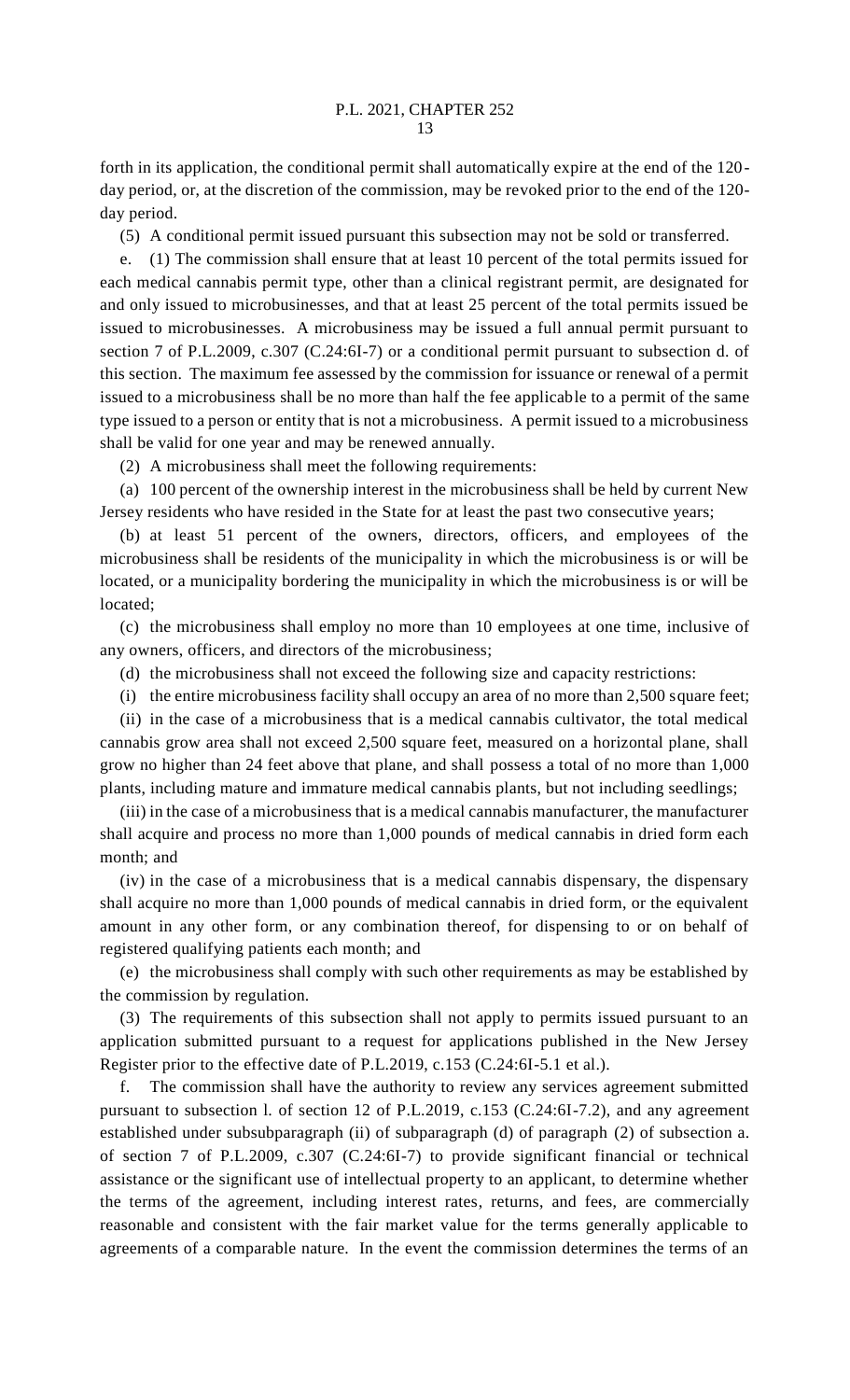agreement are not commercially reasonable or consistent with the fair market value generally applicable to the services to be provided under the agreement, the commission shall have the authority to withhold approval of the permit application until the parties renegotiate a new agreement that, as determined by the commission, is commercially reasonable and consistent with the fair market value for the terms generally applicable to agreements of a comparable nature. The parties to the agreement may request that the commission provide guidance as to what terms it would find to be commercially reasonable and consistent with the fair market value generally applicable to agreements of a comparable nature. Nothing in this subsection shall be construed to require the commission to award a permit to an applicant if the commission determines the applicant does not otherwise meet the requirements for issuance of the permit.

3. Section 12 of P.L.2019, c.153 (C.24:6I-7.2) is amended to read as follows:

C.24:6I-7.2 Submission of applications to commission.

12. a. Each application for a medical cannabis cultivator permit, medical cannabis manufacturer permit, and medical cannabis dispensary permit, and each application for annual renewal of such permit, including permit and renewal applications for microbusinesses that meet the requirements of subsection e. of section 11 of P.L.2019, c.153 (C.24:6I-7.1), shall be submitted to the commission. A full, separate application shall be required for each initial permit requested by the applicant and for each location at which an applicant seeks to operate, regardless of whether the applicant was previously issued a medical cannabis cultivator, medical cannabis manufacturer, medical cannabis dispensary, or clinical registrant permit, and regardless of whether the applicant currently holds a medical cannabis cultivator, medical cannabis manufacturer, or medical cannabis dispensary permit. Renewal applications shall be submitted to the commission on a form and in a manner as shall be specified by the commission no later than 90 days before the date the current permit will expire.

b. An initial permit application shall be evaluated according to criteria to be developed by the commission. The commission shall determine the point values to be assigned to each criterion, which shall include bonus points for applicants who are residents of New Jersey.

The criteria to be developed by the commission pursuant to subsection b. of this section shall include, in addition to the criteria set forth in subsections d. and e. of this section and any other criteria developed by the commission, an analysis of the applicant's operating plan, excluding safety and security criteria, which shall include the following:

(1) In the case of an applicant for a medical cannabis cultivator permit, the operating plan summary shall include a written description concerning the applicant's qualifications for, experience in, and knowledge of each of the following topics:

(a) State-authorized cultivation of medical cannabis;

(b) conventional horticulture or agriculture, familiarity with good agricultural practices, and any relevant certifications or degrees;

(c) quality control and quality assurance;

(d) recall plans;

(e) packaging and labeling;

(f) inventory control and tracking software or systems for the production of medical cannabis;

(g) analytical chemistry and testing of medical cannabis;

(h) water management practices;

(i) odor mitigation practices;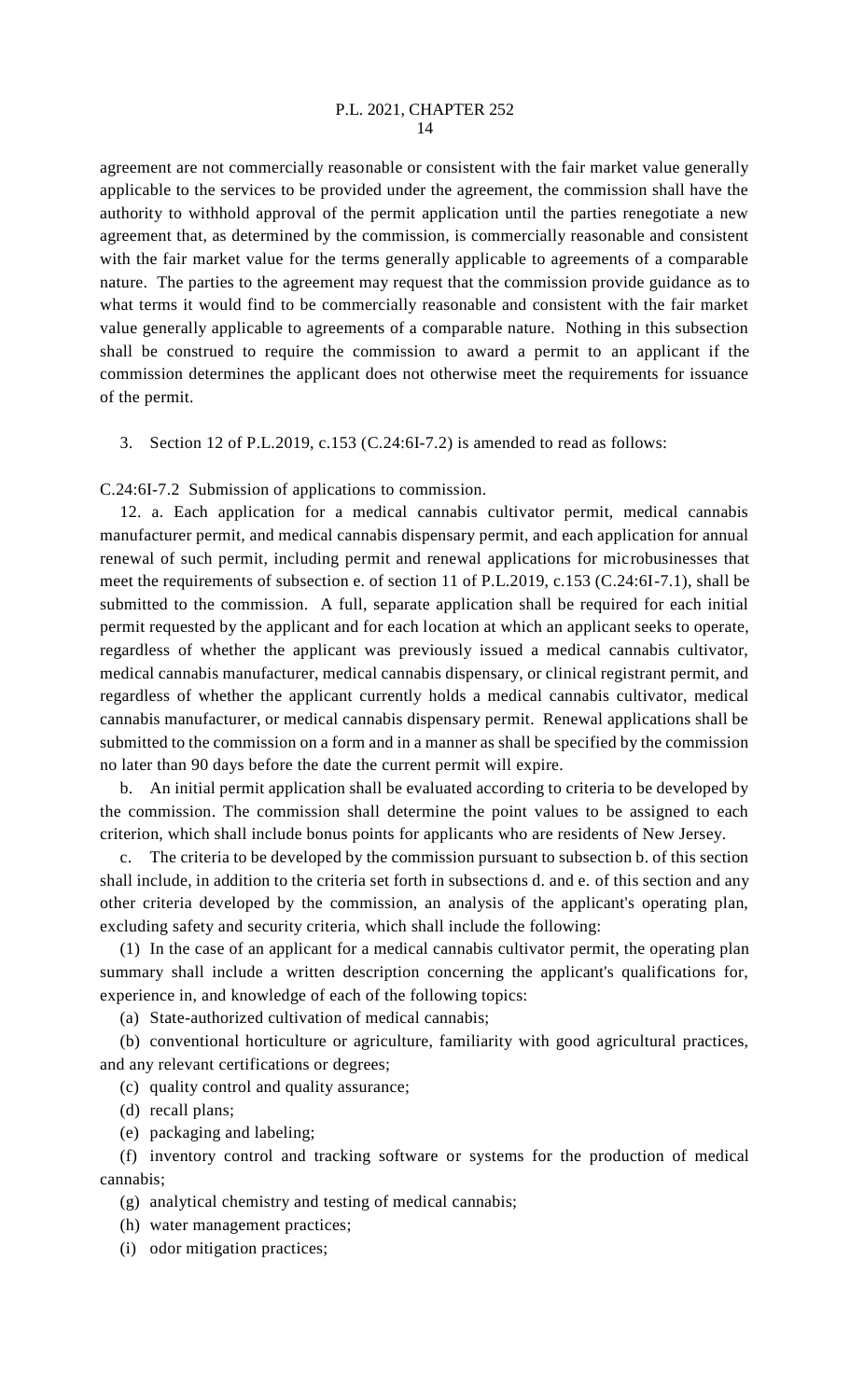(j) onsite and offsite recordkeeping;

(k) strain variety and plant genetics;

(l) pest control and disease management practices, including plans for the use of pesticides, nutrients, and additives;

(m) waste disposal plans; and

(n) compliance with applicable laws and regulations.

(2) In the case of an applicant for a medical cannabis manufacturer permit, the operating plan summary shall include a written description concerning the applicant's qualifications for, experience in, and knowledge of each of the following topics:

(a) State-authorized manufacture and creation of cannabis products using appropriate extraction methods, including intended use and sourcing of extraction equipment and associated solvents or intended methods and equipment for non-solvent extraction;

(b) pharmaceutical manufacturing, good manufacturing practices, and good laboratory practices;

(c) quality control and quality assurance;

(d) recall plans;

(e) packaging and labeling;

(f) inventory control and tracking software or systems for the production of medical cannabis;

(g) analytical chemistry and testing of medical cannabis and medical cannabis products and formulations;

(h) water management practices;

- (i) odor mitigation practices;
- (j) onsite and offsite recordkeeping;

(k) a list of product formulations or products proposed to be manufactured with estimated cannabinoid profiles, if known, including varieties with high cannabidiol content;

(l) intended use and sourcing of all non-cannabis ingredients used in the manufacture and creation of cannabis products, including methods to verify or ensure the safety and integrity of those ingredients and their potential to be or contain allergens;

(m) waste disposal plans; and

(n) compliance with applicable laws and regulations.

(3) In the case of an applicant for a medical cannabis dispensary permit, the operating plan summary shall include a written description concerning the applicant's qualifications for, experience in, and knowledge of each of the following topics:

(a) State-authorized dispensation of medical cannabis to qualifying patients;

(b) healthcare, medicine, and treatment of patients with qualifying medical conditions;

(c) medical cannabis product evaluation procedures;

(d) recall plans;

(e) packaging and labeling;

(f) inventory control and point-of-sale software or systems for the sale of medical cannabis;

(g) patient counseling procedures;

(h) the routes of administration, strains, varieties, and cannabinoid profiles of medical cannabis and medical cannabis products;

(i) odor mitigation practices;

- (j) onsite and offsite recordkeeping;
- (k) compliance with State and federal patient privacy rules;
- (l) waste disposal plans; and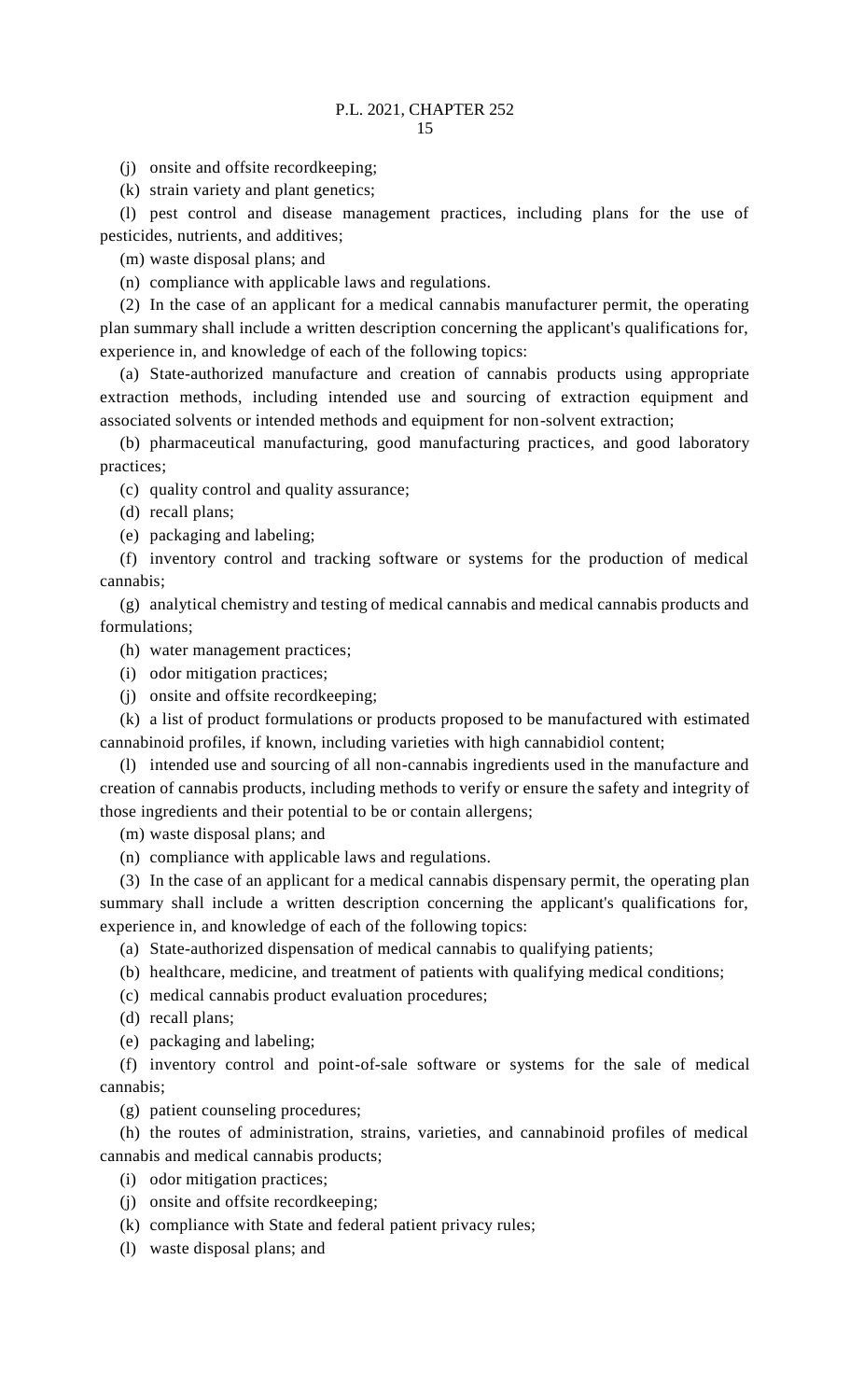(m) compliance with applicable laws and regulations.

d. The criteria to be developed by the commission pursuant to subsection b. of this section shall include, in addition to the criteria set forth in subsections c. and e. of this section and any other criteria developed by the commission, an analysis of the following factors, if applicable:

(1) The applicant's environmental impact plan.

(2) A summary of the applicant's safety and security plans and procedures, which shall include descriptions of the following:

(a) plans for the use of security personnel, including contractors;

(b) the experience or qualifications of security personnel and proposed contractors;

(c) security and surveillance features, including descriptions of any alarm systems, video surveillance systems, and access and visitor management systems, along with drawings identifying the proposed locations for surveillance cameras and other security features;

(d) plans for the storage of medical cannabis and medical cannabis products, including any safes, vaults, and climate control systems that will be utilized for this purpose;

(e) a diversion prevention plan;

(f) an emergency management plan;

(g) procedures for screening, monitoring, and performing criminal history record background checks of employees;

(h) cybersecurity procedures, including, in the case of an applicant for a medical cannabis dispensary permit, procedures for collecting, processing, and storing patient data, and the applicant's familiarity with State and federal privacy laws;

(i) workplace safety plans and the applicant's familiarity with federal Occupational Safety and Health Administration regulations;

(j) the applicant's history of workers' compensation claims and safety assessments;

(k) procedures for reporting adverse events; and

(l) a sanitation practices plan.

(3) A summary of the applicant's business experience, including the following, if applicable:

(a) the applicant's experience operating businesses in highly-regulated industries;

(b) the applicant's experience in operating alternative treatment centers and related medical cannabis production and dispensation entities under the laws of New Jersey or any other state or jurisdiction within the United States; and

(c) the applicant's plan to comply with and mitigate the effects of 26 U.S.C. s.280E on cannabis businesses, and for evidence that the applicant is not in arrears with respect to any tax obligation to the State.

In evaluating the experience described under subparagraphs (a), (b), and (c) of this paragraph, the commission shall afford the greatest weight to the experience of the applicant itself, controlling owners, and entities with common ownership or control with the applicant; followed by the experience of those with a 15 percent or greater ownership interest in the applicant's organization; followed by significantly involved persons in the applicant's organization; followed by other officers, directors, and current and prospective employees of the applicant who have a bona fide relationship with the applicant's organization as of the date of the application.

(4) A description of the proposed location for the applicant's site, including the following, if applicable:

(a) the proposed location, the surrounding area, and the suitability or advantages of the proposed location, along with a floor plan and optional renderings or architectural or engineering plans;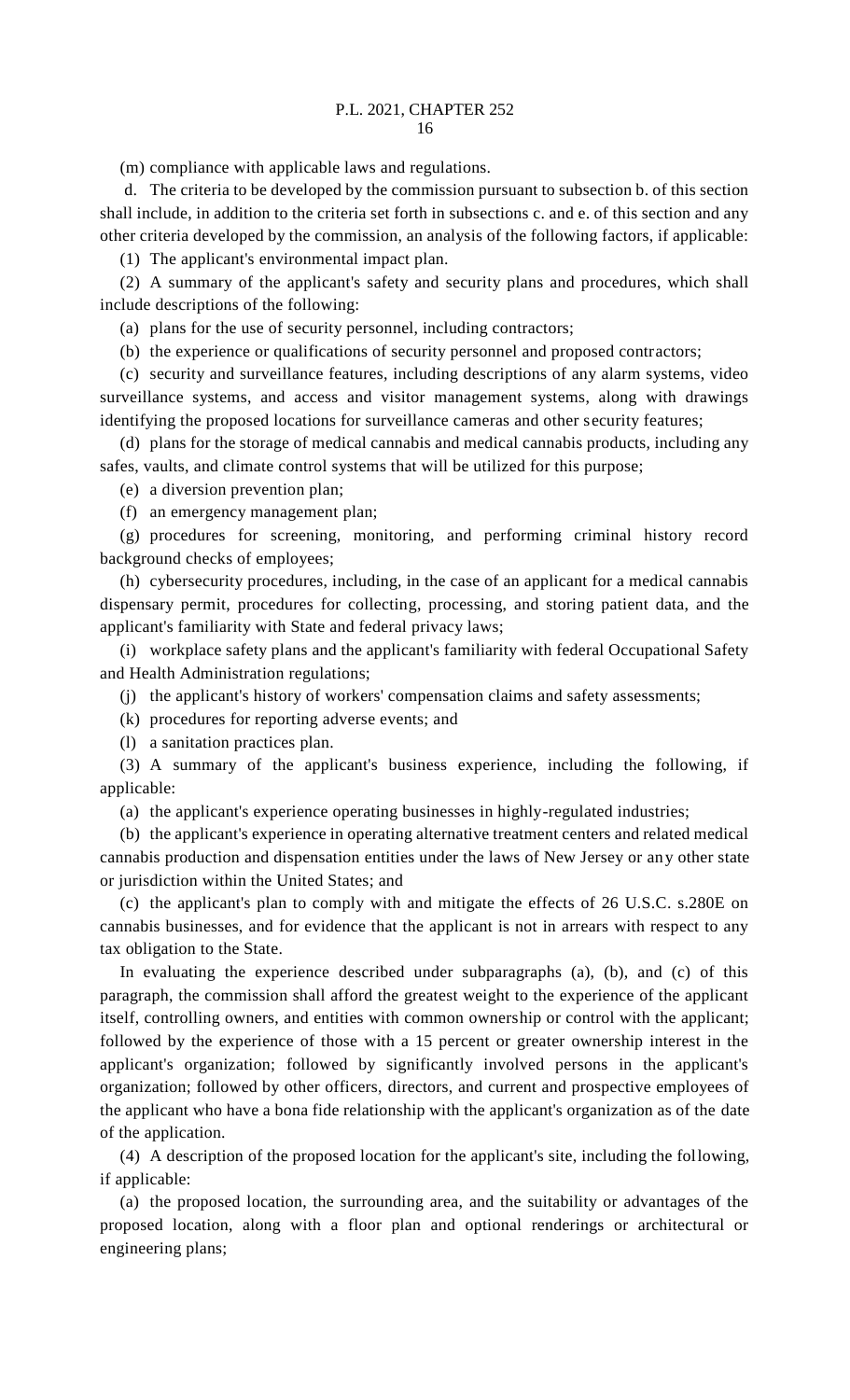(b) the submission of zoning approvals for the proposed location, which shall consist of a letter or affidavit from appropriate municipal officials that the location will conform to municipal zoning requirements allowing for such activities related to the cultivation, manufacturing, or dispensing of medical cannabis, cannabis products, and related supplies as will be conducted at the proposed facility; and

(c) the submission of proof of local support for the suitability of the location, which may be demonstrated by a resolution adopted by the municipality's governing body indicating that the intended location is appropriately located or otherwise suitable for such activities related to the cultivation, manufacturing, or dispensing of medical cannabis, cannabis products, and related supplies as will be conducted at the proposed facility.

Notwithstanding any other provision of this subsection, an application shall be disqualified from consideration unless it includes documentation demonstrating that the applicant will have final control of the premises upon approval of the application, including, but not limited to, a lease agreement, contract for sale, title, deed, or similar documentation. In addition, if the applicant will lease the premises, the application will be disqualified from consideration unless it includes certification from the landlord that the landlord is aware that the tenant's use of the premises will involve activities related to the cultivation, manufacturing, or dispensing of medical cannabis and medical cannabis products. An application shall not be disqualified from consideration if the application does not include the materials described in subparagraph (b) or (c) of this paragraph.

(5) A community impact, social responsibility, and research statement, which shall include, but shall not be limited to, the following:

(a) a community impact plan summarizing how the applicant intends to have a positive impact on the community in which the proposed entity is to be located, which shall include an economic impact plan, a description of outreach activities, and any financial assistance or discount plans the applicant will provide to qualifying patients and designated caregivers;

(b) a written description of the applicant's record of social responsibility, philanthropy, and ties to the proposed host community;

(c) a written description of any research the applicant has conducted on the medical efficacy or adverse effects of cannabis use and the applicant's participation in or support of cannabis-related research and educational activities; and

(d) a written plan describing any research and development regarding the medical efficacy or adverse effects of cannabis, and any cannabis-related educational and outreach activities, which the applicant intends to conduct if issued a permit by the commission.

In evaluating the information submitted pursuant to subparagraphs (b) and (c) of this paragraph, the commission shall afford the greatest weight to responses pertaining to the applicant itself, controlling owners, and entities with common ownership or control with the applicant; followed by responses pertaining to those with a 15 percent or greater ownership interest in the applicant's organization; followed by significantly involved persons in the applicant's organization; followed by other officers, directors, and current and prospective employees of the applicant who have a bona fide relationship with the applicant's organization as of the date of the application.

(6) A workforce development and job creation plan, which may include information on the applicant's history of job creation and planned job creation at the proposed facility; education, training, and resources to be made available for employees; any relevant certifications; and a diversity plan.

(7) A business and financial plan, which may include, but shall not be limited to, the following: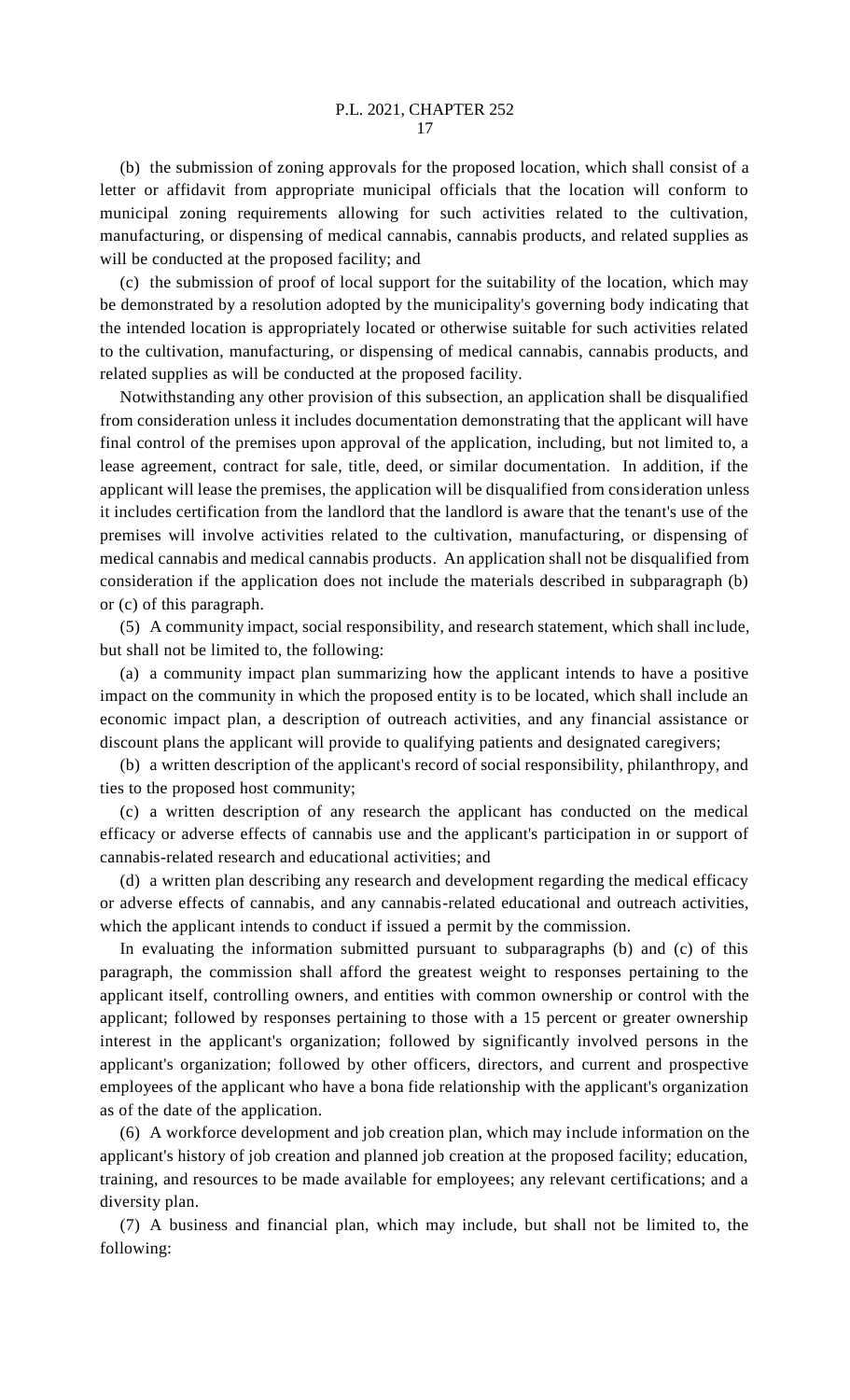(a) an executive summary of the applicant's business plan;

(b) a demonstration of the applicant's financial ability to implement its business plan, which may include, but shall not be limited to, bank statements, business and individual financial statements, net worth statements, and debt and equity financing statements; and

(c) a description of the applicant's plan to comply with guidance pertaining to cannabis issued by the Financial Crimes Enforcement Network under 31 U.S.C. s.5311 et seq., the federal "Bank Secrecy Act", which may be demonstrated by submitting letters regarding the applicant's banking history from banks or credit unions that certify they are aware of the business activities of the applicant, or entities with common ownership or control with the applicant, in any state where the applicant has operated a business related to medical cannabis. For the purposes of this subparagraph, the commission shall consider only bank references involving accounts in the name of the applicant or of an entity with common ownership or control with the applicant. An applicant who does not submit the information described in this subparagraph shall not be disqualified from consideration.

(8) Whether any of the applicant's majority or controlling owners were previously approved by the commission to serve as an officer, director, principal, or key employee of an alternative treatment center, or personal use cannabis establishment, distributor, or delivery service, provided any such individual served in that capacity at the alternative treatment center for six or more months.

(9) Whether the applicant can demonstrate that its governance structure includes the involvement of a school of medicine or osteopathic medicine licensed and accredited in the United States, or a general acute care hospital, ambulatory care facility, adult day care services program, or pharmacy licensed in New Jersey, provided that:

(a) the school, hospital, facility, or pharmacy has conducted or participated in research approved by an institutional review board related to cannabis involving the use of human subjects, except in the case of an accredited school of medicine or osteopathic medicine that is located and licensed in New Jersey;

(b) the school, hospital, facility, or pharmacy holds a profit share or ownership interest in the applicant's organization of 10 percent or more, except in the case of an accredited school of medicine or osteopathic medicine that is located and licensed in New Jersey; and

(c) the school, hospital, facility, or pharmacy participates in major decision-making activities within the applicant's organization, which may be demonstrated by representation on the board of directors of the applicant's organization.

(10) The proposed composition of the applicant's medical advisory board established pursuant to section 15 of P.L.2019, c.153 (C.24:6I-7.5), if any.

(11) Whether the applicant intends to or has entered into a partnership with a prisoner reentry program for the purpose of identifying and promoting employment opportunities at the applicant's organization for former inmates and current inmates leaving the corrections system. If so, the applicant shall provide details concerning the name of the re-entry program, the employment opportunities at the applicant's organization that will be made available to the reentry population, and any other initiatives the applicant's organization will undertake to provide support and assistance to the re-entry population.

(12) Any other information the commission deems relevant in determining whether to grant a permit to the applicant.

e. In addition to the information to be submitted pursuant to subsections c. and d. of this section, the commission shall require all permit applicants, other than applicants for a conditional permit, or for an entity that is a microbusiness pursuant to subsection e. of section 11 of P.L.2019, c.153 (C.24:6I-7.1), to submit an attestation signed by a bona fide labor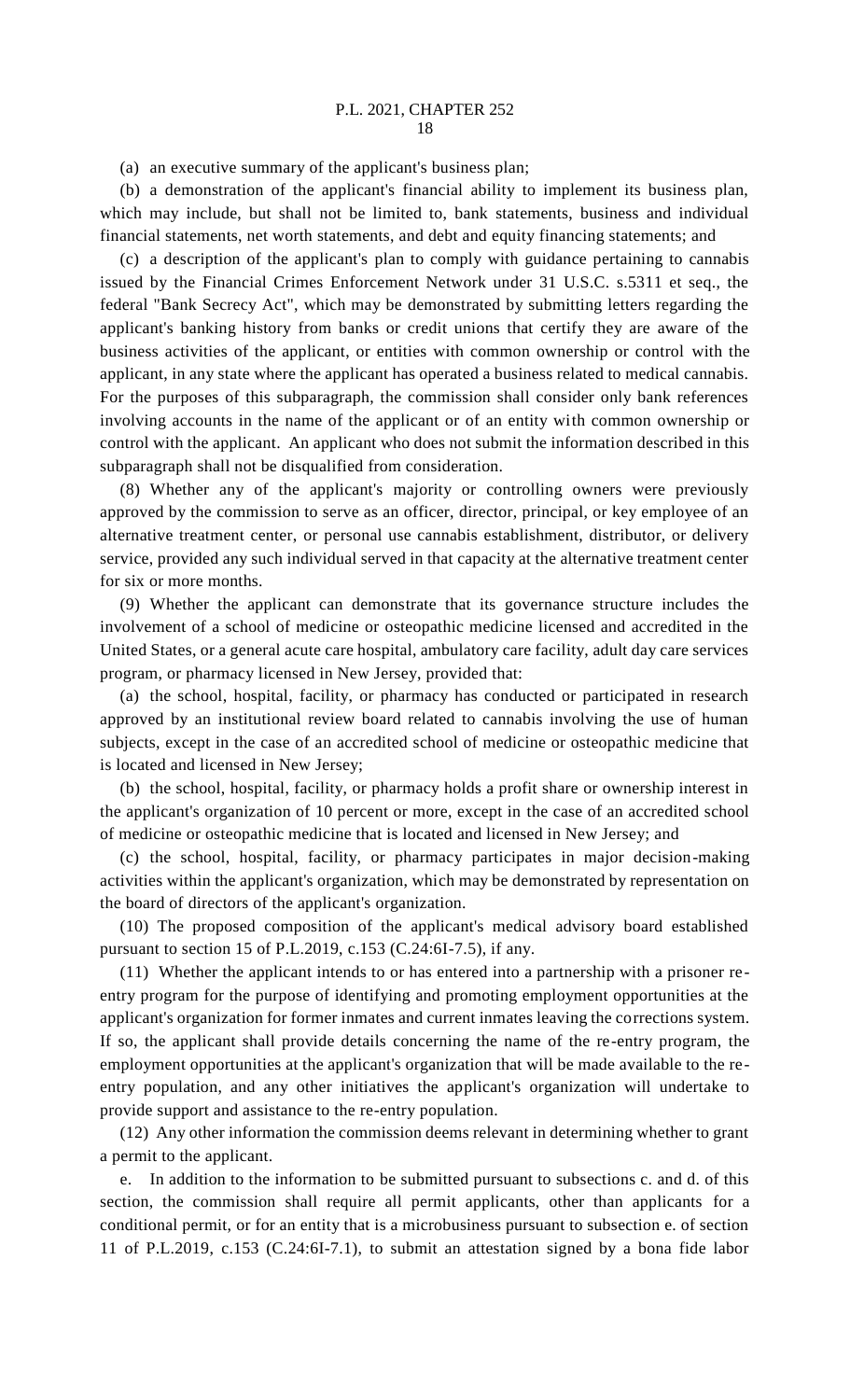organization stating that the applicant has entered into a labor peace agreement with such bona fide labor organization. Except in the case of an entity holding an unconverted conditional permit, the maintenance of a labor peace agreement with a bona fide labor organization shall be an ongoing material condition of maintaining a medical cannabis cultivator, medical cannabis manufacturer, or medical cannabis dispensary permit. The submission of an attestation and maintenance of a labor peace agreement with a bona fide labor organization by an applicant issued a conditional permit pursuant to subsection d. of section 11 of P.L.2019, c.153 (C.24:6I-7.1.) shall be a requirement for conversion of a conditional permit into a full permit. The failure to enter into a collective bargaining agreement within 200 days after the date that a medical cannabis cultivator, medical cannabis manufacturer, or medical cannabis dispensary first opens shall result in the suspension or revocation of such permit or conditional permit.

In reviewing initial permit applications, the commission shall give priority to the following, regardless of whether there is any competition among applicants for a particular type of permit:

(1) Applicants that are party to a collective bargaining agreement with a bona fide labor organization that currently represents, or is actively seeking to represent, cannabis workers in New Jersey.

(2) Applicants that are party to a collective bargaining agreement with a bona fide labor organization that currently represents cannabis workers in another state.

(3) Applicants that include a significantly involved person or persons lawfully residing in New Jersey for at least two years as of the date of the application.

(4) Applicants that submit a signed project labor agreement with a bona fide building trades labor organization, which is a form of pre-hire collective bargaining agreement covering terms and conditions of a specific project, including labor issues and worker grievances associated with that project, for the construction or retrofit of the facilities associated with the permitted entity.

(5) Applicants that submit a signed project labor agreement with a bona fide labor organization for any other applicable project associated with the permitted entity.

As used in this subsection, "bona fide labor organization" means a labor organization of any kind or employee representation committee, group, or association, in which employees participate and which exists and is constituted for the purpose, in whole or in part, of collective bargaining or otherwise dealing with medical or personal use cannabis employers concerning grievances, labor disputes, terms or conditions of employment, including wages and rates of pay, or other mutual aid or protection in connection with employment, and may be characterized by: it being a party to one or more executed collective bargaining agreements with medical or personal use cannabis employers, in this State or another state; it having a written constitution or bylaws in the three immediately preceding years; it filing the annual financial report required of labor organizations pursuant to subsection (b) of 29 U.S.C. s.431, or it having at least one audited financial report in the three immediately preceding years; it being affiliated with any regional or national association of unions, including but not limited to state and federal labor councils; or it being a member of a national labor organization that has at least 500 general members in a majority of the 50 states of the United States. A bona fide labor organization includes a bona fide building trades labor organization.

f. In reviewing an initial permit application, unless the information is otherwise solicited by the commission in a specific application question, the commission's evaluation of the application shall be limited to the experience and qualifications of the applicant's organization, including controlling owners, any entities with common ownership or control with the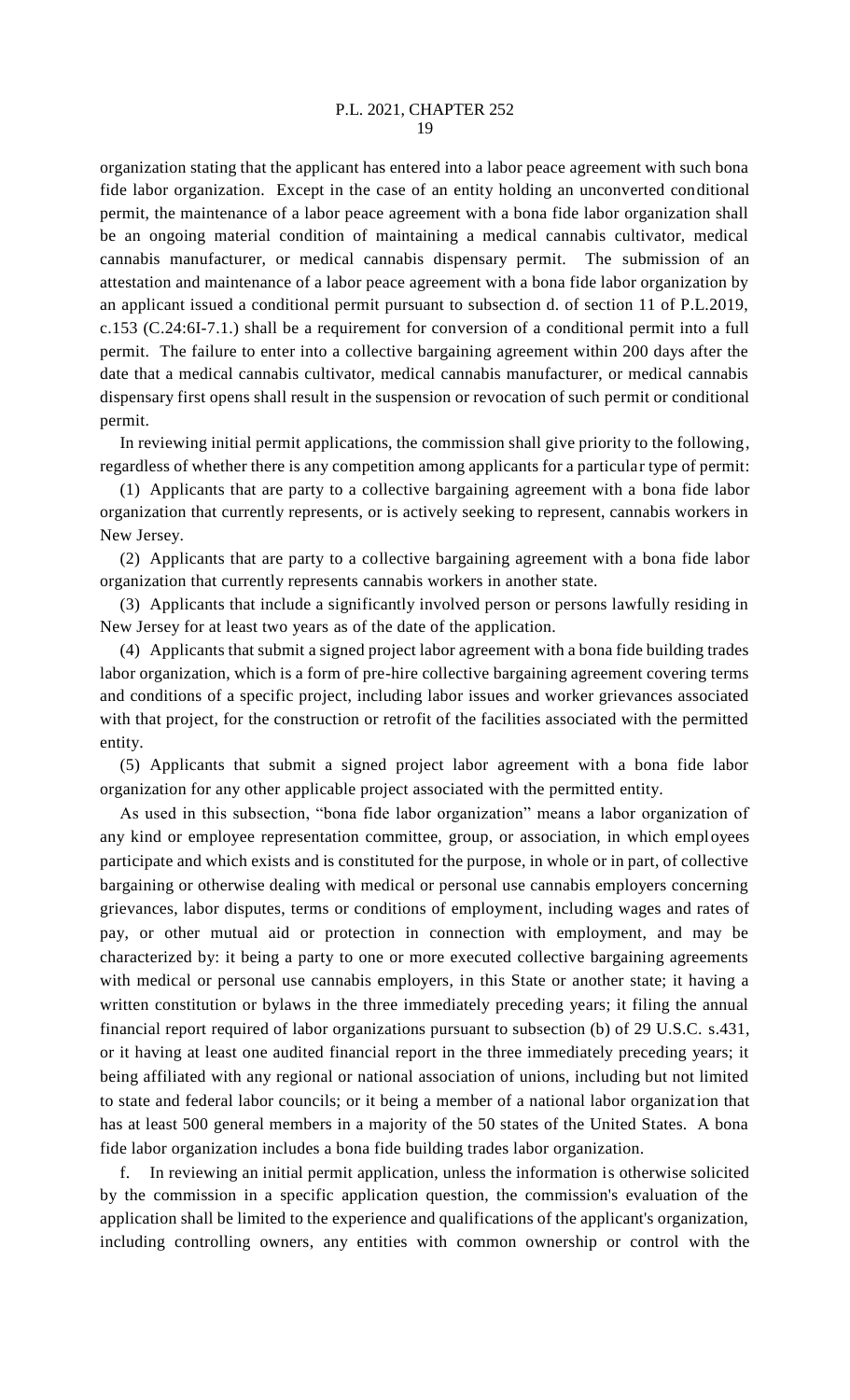applicant, those with a 15 percent or greater interest in the applicant's organization, significantly involved persons in the applicant's organization, the other officers, directors, and current or prospective employees of the applicant's organization who have a bona fide relationship with the applicant's organization as of the date of the application, and consultants and independent contractors who have a bona fide relationship with the applicant as of the date of the application. Responses pertaining to applicants who are exempt from the criminal history record background check requirements of section 7 of P.L.2009, c.307 (C.24:6I-7) shall not be considered. Each applicant shall certify as to the status of the individuals and entities included in the application.

g. The commission shall conduct a disparity study to determine whether race-based measures should be considered when issuing permits pursuant to this section, and shall incorporate the policies, practices, protocols, standards, and criteria developed by the Office of Minority, Disabled Veterans, and Women Cannabis Business Development pursuant to section 32 of P.L.2019, c.153 (C.24:6I-25) to promote participation in the medical cannabis industry by persons from socially and economically disadvantaged communities, including promoting applications for, and the issuance of, medical cannabis cultivator, medical cannabis manufacturer, and medical cannabis dispensary permits to certified minority, women's, and disabled veterans' businesses. To this end, the commission shall seek to issue at least 30 percent of the total number of new medical cannabis cultivator permits, medical cannabis manufacturer permits, and medical cannabis dispensary permits issued on or after the effective date of P.L.2019, c.153 (C.24:6I-5.1 et al.) as follows:

(1) at least 15 percent of the total number of new medical cannabis cultivator permits, medical cannabis manufacturer permits, and medical cannabis dispensary permits are issued to a qualified applicant that has been certified as a minority business pursuant to P.L.1986, c.195 (C.52:27H-21.18 et seq.); and

(2) at least 15 percent of the total number of new medical cannabis cultivator permits, medical cannabis manufacturer permits, and medical cannabis dispensary permits are issued to a qualified applicant that has been certified as a women's business pursuant to P.L.1986, c.195 (C.52:27H-21.18 et seq.) or as a disabled-veterans' business, as defined in section 2 of P.L.2015, c.116 (C.52:32-31.2).

In selecting among applicants who meet these criteria, the commission shall grant a higher preference to applicants with up to two of the certifications described in this subsection.

h. The commission shall give special consideration to any applicant that has entered into an agreement with an institution of higher education to create an integrated curriculum involving the cultivation, manufacturing, dispensing or delivery of medical cannabis, provided that the curriculum is approved by both the commission and the Office of the Secretary of Higher Education and the applicant agrees to maintain the integrated curriculum in perpetuity. An integrated curriculum permit shall be subject to revocation if the IC permit holder fails to maintain or continue the integrated curriculum. In the event that, because of circumstances outside an IC permit holder's control, the IC permit holder will no longer be able to continue an integrated curriculum, the IC permit holder shall notify the commission and shall make reasonable efforts to establish a new integrated curriculum with an institution of higher education, subject to approval by the commission and the Office of the Secretary of Higher Education. If the IC permit holder is unable to establish a new integrated curriculum within six months after the date the current integrated curriculum arrangement ends, the commission shall revoke the entity's IC permit, unless the commission finds there are extraordinary circumstances that justify allowing the permit holder to retain the permit without an integrated curriculum and the commission finds that allowing the permit holder to retain the permit would